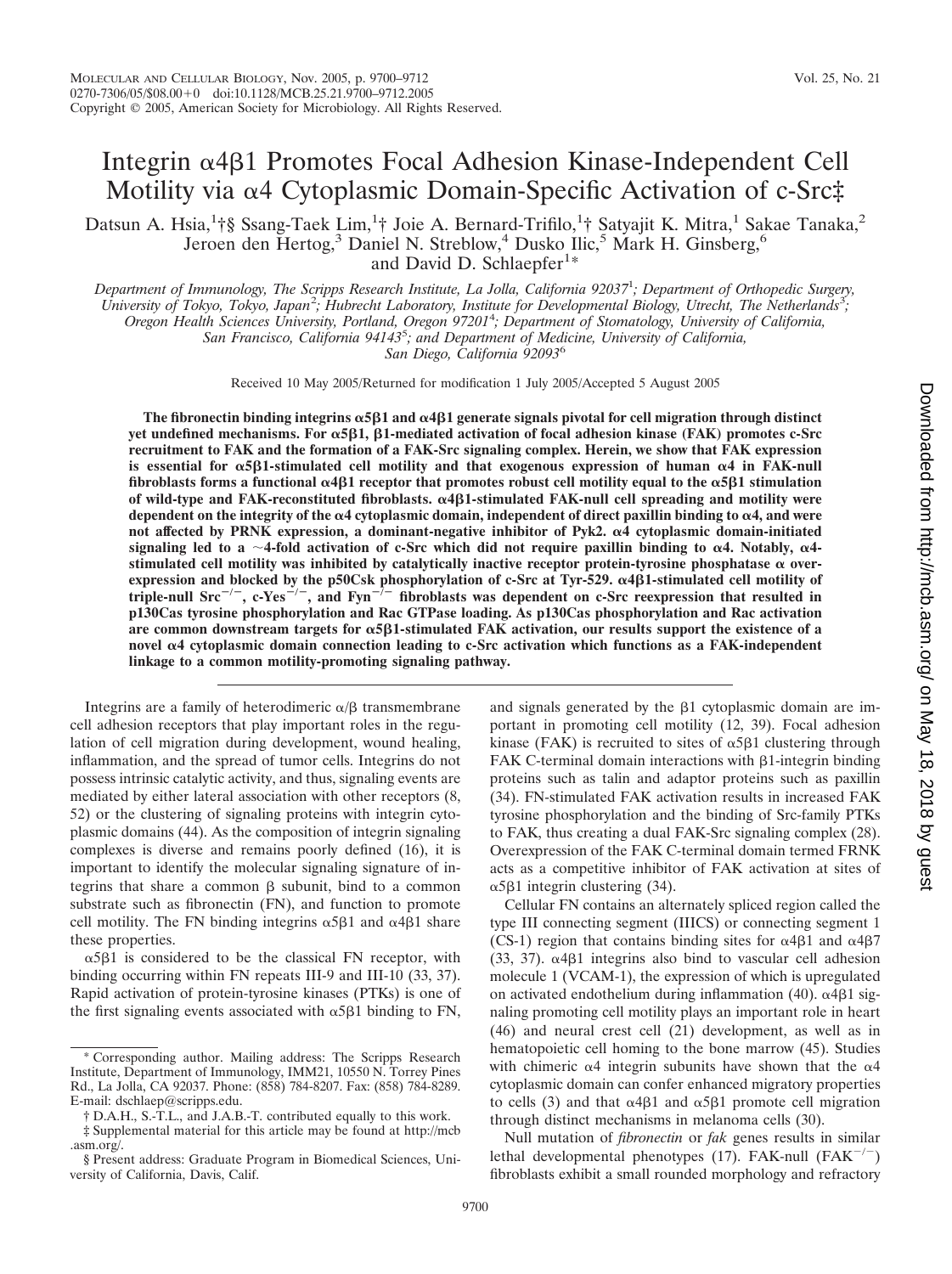motility responses to both growth factor and integrin stimuli (47). The expression of the FAK-related Pyk2 PTK is elevated in  $FAK^{-/-}$  cells (49). However, Pyk2 is not efficiently recruited to sites of  $\beta$ 1 integrin clustering and does not substitute for the loss of FAK in promoting FN-stimulated cell motility (49). In other cell types, Pyk2 promotes cell migration (6, 32) and can be inhibited by the exogenous expression of the Pyk2 C-terminal domain termed PRNK (41, 51). FAK reexpression in  $FAK^{-/-}$  cells fully rescues both the morphology and motility defects, and this is associated with enhanced  $\alpha$ -actinin and p130Cas tyrosine phosphorylation, activation of mitogen-activated protein kinases, increased p21 Rac GTPase activity, and the modulation of RhoA GTPase activity (28). Whereas Srcmediated transformation also acts to promote  $FAK^{-/-}$  cell motility (13, 29), the key molecular connections of Src or FAK in promoting these events remain poorly understood.

One unique feature of the  $\alpha$ 4 cytoplasmic domain is that it directly binds to paxillin (26), and this interaction is negatively regulated by  $\alpha$ 4 serine-988 phosphorylation (10, 11). It was originally proposed that paxillin binding to  $\alpha$ 4 facilitated outside-in signal transduction through the activation of paxillinbinding PTKs such as FAK, thereby leading to enhanced cell motility (26). However, a point mutation of  $\alpha$ 4 (Y991 to alanine, Y991A) that disrupts paxillin binding can still function to promote cell migration (36) and enforced paxillin association with  $\alpha$ 4 inhibits cell motility (7). Recent studies have linked paxillin binding to  $\alpha$ 4 to the negative regulation of Rac activity at the posterior end of migrating cells via the formation of an α4, paxillin, and Arf-GTPase-activating protein complex (31). To this end, it remains unclear how  $\alpha$ 4-associated signaling promotes Rac activation at the leading edge of migrating cells (15). Although  $\alpha$ 4 $\beta$ 1 activation can promote the tyrosine phosphorylation of a broad range of proteins (14) including Pyk2 and FAK  $(6, 19, 41)$ , it is unclear whether differences in  $\alpha$ 4 $\beta$ 1and  $\alpha$ 5 $\beta$ 1-stimulated cell motility reflect a novel  $\alpha$ 4 cytoplasmic domain linkage to PTK activation as opposed to enhanced  $\beta$ 1-mediated signaling.

To address this issue and to determine the role of FAK, Pyk2, or Src activation in  $\alpha$ 4 $\beta$ 1- and  $\alpha$ 5 $\beta$ 1-stimulated signaling responses, we evaluated  $FAK^{-/-}$ ,  $FAK^{+/+}$ ,  $FAK$ -reconstituted (DA2), and triple-null c-Src<sup>-/-</sup>, c-Yes<sup>-/-</sup>, and Fyn<sup>-/-</sup> (SYF) fibroblasts using recombinant FN ligands that specifically bind  $\alpha$ 4 $\beta$ 1 or  $\alpha$ 5 $\beta$ 1 integrins. As these murine fibroblasts express  $\alpha$ 5 and  $\beta$ 1 but not  $\alpha$ 4 integrins, we used both the transient and stable expression of human  $\alpha$ 4 and  $\alpha$ 4 cytoplasmic domain mutants to create  $\alpha$ 4 $\beta$ 1 heterodimeric receptors. Through a series of biochemical analyses and gain-of-function cell motility assays, herein, we show that  $\alpha$ 4 $\beta$ 1 and  $\alpha$ 5 $\beta$ 1 activate a common downstream motility-promoting pathway through distinct receptor-proximal connections to Src or FAK-Src signaling complexes, respectively.

## **MATERIALS AND METHODS**

**Antibodies and reagents.** Antiphosphotyrosine (anti-pTyr) (4G10) monoclonal antibody (MAb) and Rac MAb (clone 23A8) were from UBI. Hemagglutinin (HA) epitope tag MAb (clone 16B12) and Myc epitope tag MAb (clone 9E10) were from Covance Research. p130Cas (clone 21), Pyk2 (clone 11), and FAK (clone 77) MAbs were from BD Biosciences.  $\beta$ -Actin MAb (clone AC-74) was from Sigma. Polyclonal antibodies to p130Cas (C20) and to c-Src (Src-2) were from Santa Cruz Biotechnology. Phosphospecific antibodies to the FAK pTyr-397 motif, the Pyk2 pTyr-402 motif, the c-Src kinase pTyr-418 region, and the

c-Src C-terminal pTyr-529 motif were from BioSource International. Polyclonal antibodies to FAK (5904 and 5592), Pyk2 (5906), and p50Csk (5363) were generated as described previously (49). A MAb specific to c-Src (clone 2-17) was provided by W. Eckhart (The Salk Institute, La Jolla, CA). Mouse MAbs to human integrin  $\alpha$ 4 (clones HP2/1 and P1H4), integrin  $\alpha$ 5 (clones P1D6 and NKI-SAM-1), and integrin  $\alpha$ 6 (clone 4F10) and rat anti-human MAb to integrin α6 (clone NKI-GoH3) were from Chemicon. Rat anti-mouse MAbs to integrin  $\alpha$ 5 (clone 5H10-27), integrin  $\alpha$ v (clone RMV-7), integrin  $\alpha$ 4 (clone 9C10), and integrin 61 (clone KMI6) were from BD Biosciences. Purified bovine plasma FN (F-1141) was from Sigma. The PP2 c-Src inhibitor and the PP3 Src-inactive control compounds were from Calbiochem.

**Cells, retrovirus, and plasmids.**  $FAK^{-/-}$ , wild-type  $FAK^{+/+}$ , and  $FAK$ -reconstituted (DA2) fibroblasts are p53-null and were maintained as described previously (48). SYF and SYF+c-Src fibroblasts immortalized by simian virus 40 large T antigen (American Type Culture Collection) were maintained in Dulbecco's modified Eagle medium (DMEM). Cell medium was supplemented with 10% fetal bovine serum (FBS), 1 mM nonessential amino acids, 1 mM sodium pyruvate, 1,000 U/ml penicillin, and 1,000  $\mu$ g/ml streptomycin sulfate. Human integrin  $\alpha$ 4 wild type (WT) and  $\alpha$ 4 Y991A in pcDNA3.1 (41) were cloned into pBabe-puro, and retrovirus was produced via transfection of 293-Phoenix-Eco packaging cells as described previously (49). Target cells were infected for 24 h in retrovirus-containing medium with  $5 \mu g/ml$  Polybrene and selected for growth in 2  $\mu$ g/ml puromycin for 72 h, and pooled populations of human  $\alpha$ 4 integrinexpressing cells were sorted by flow cytometry using fluorescence-activated cell sorter (FACS) Vantage DiVa I (BD Biosciences). For FAK<sup>-/-</sup> cells, stable human  $\alpha$ 4 expression was established in clonal cell populations and maintained with repeated FACS using anti-integrin  $\alpha$ 4 (HP2/1).

Bacterial expression vectors for glutathione *S*-transferase (GST) fusion proteins encompassing the human FN CS-1 region and FN repeats 9 through 11 (9-11) were provided by J. W. Smith (Burnham Institute, La Jolla, CA) and J. W. Ramos (Rutgers University, New Brunswick, NJ), respectively, and were purified as described previously (18, 38). VCAM-immunoglobulin (Ig), consisting of the seven extracellular Ig domains of VCAM-1 fused to the heavy chain of human IgG1, was expressed and purified as described previously (41). Expression, purification, and activated p21Rac binding assays using a GST fusion encompassing residues 67 through 150 from p65PAK kinase were performed as described previously (13). Protein purity was assessed by sodium dodecyl sulfate (SDS) polyacrylamide gel electrophoresis (PAGE) (>90%) and protein concentrations determined by  $A_{280}$  or the  $D_C$  protein assay (Bio-Rad) using bovine serum albumin (BSA) as a standard. Murine paxillin was amplified by reverse transcriptase PCR and cloned into  $pEGFP- N3$  (BD Biosciences), and  $\beta$ -galactosidase (LacZ) in pcDNA3 was used as described previously (48). HA-tagged receptor protein-tyrosine phosphatase  $\alpha$  (RPTP $\alpha$ ) and a catalytically inactive mutant (C433S and C723S) in the pSG expression vector were used as described previously  $(2)$ . Cell transfection with expression plasmids  $(5 \mu g)$  total DNA per 10-cm plate) was performed using Lipofectamine Plus (BD Biosciences) as described previously (48).

**Ad production and infection.** Recombinant adenovirus (Ad) expressing WT p50Csk and kinase-inactive (KD) p50Csk were created as described previously (50). The cDNA sequence for human  $\alpha$ 4 integrin (X4C4) and cytoplasmic domain-truncated ( $\alpha$ 4- $\Delta$ Cyto)  $\alpha$ 4 integrin (X4C0) (20) were subcloned into pAd-Lox and recombinant viruses produced by cotransfection of 293-Cre cells with adenovirus DNA (Ad5- $\psi$ 5) that contains an E1A/E3-deleted adenovirus genome. Viruses were plaque purified, and PCR was used to screen for the incorporation of  $\alpha$ 4 cDNA. Immunodetection using human-specific  $\alpha$ 4 antibody (HP2/1) with Ad-infected rabbit synovial fibroblasts was used to verify Admediated  $\alpha$ 4 integrin surface expression. Myc-tagged versions of human Pyk2, F402 Pyk2, kinase-inactive A457 Pyk2 (49), Myc-tagged PRNK (41), HA-tagged FRNK, and HA-tagged FRNK S-1034 in pcDNA3.1 were subcloned into pADtet7 containing Tet-responsive enhancer sequences within a minimal cytomegalovirus promoter. pADtet7 also contains the simian virus 40 late poly(A) cassette, adenovirus E1A, and a single *loxP* site. Recombinant viruses were produced by pADtet7-FAK cotransfection of 293-Cre cells as described above. Adenoviral Pyk2, F402 Pyk2, A457 Pyk2, FRNK, and PRNK protein expression were driven by coinfection with Ad-TA expressing the Tet transactivator as described previously (13). Cells were infected at a multiplicity of infection (MOI) of 5 PFU/cell for Ad-TA (mock) and with an MOI of 50 for Pyk2, FRNK, or PRNK. Ad-α4 WT, Ad-α4 ΔCyto, Ad-Csk WT, and Ad-Csk KD were used at an MOI of 100, and cells were analyzed 48 h postinfection.

**Flow cytometric analysis.** Cells were trypsinized, enumerated, and incubated with specific primary antibodies  $(10^6 \text{ cells/}\mu\text{g}$  antibody) for 20 min on ice in 100 l of phosphate-buffered saline (PBS) followed by pelleting and washing of cells. Alexa-488-conjugated goat anti-rat IgG (Molecular Probes) and Alexa-488-con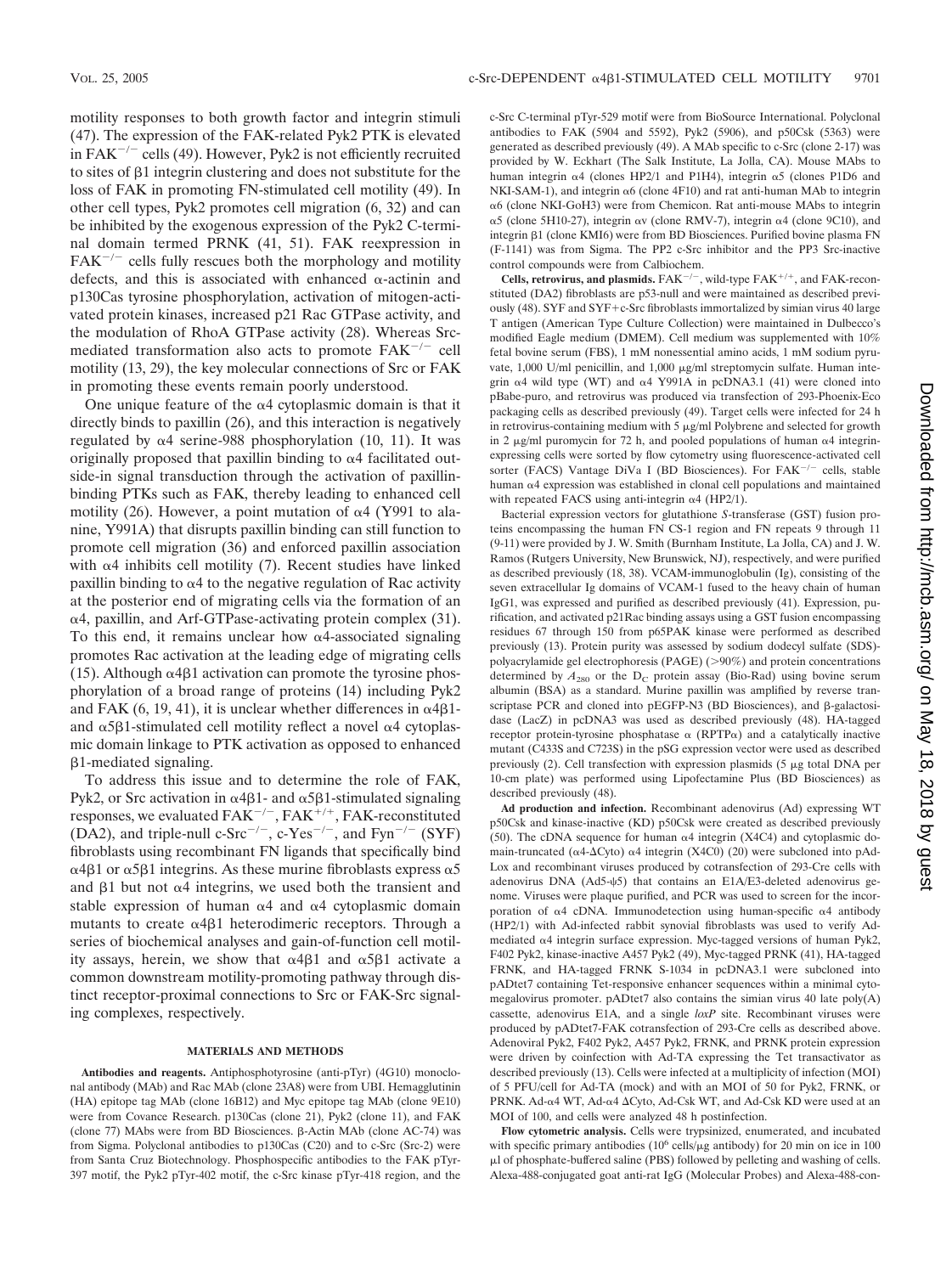jugated goat anti-mouse IgG (Molecular Probes) were used as labeled secondary antibodies for visualization. The conditions for secondary antibody incubation and washing were the same as described above. Analyses were performed using a FACScan or FACScalibur machine (BD Biosciences). Negative controls used mouse or rat IgG in the primary incubation.

**Cell adhesion and migration.** For cell adhesion, glass coverslips were precoated with GST-FN (9-11) or GST-FN (CS-1) at 5  $\mu$ g/ml in PBS overnight at 4°C and then blocked with 1% heat-denatured BSA for 1 h at 37°C. Cells were used 48 h after Ad infection and were serum starved (0.5% FBS) between 36 and 48 h. Equal numbers of suspended cells in DMEM plus 0.5% BSA (migration medium) were plated on FN (9-11)- or FN (CS-1)-coated glass slides and incubated at 37°C. At 15-, 30-, and 60-min intervals, unattached cells were washed away with PBS and the attached cells were fixed with 3.7% paraformaldehyde for 15 min at room temperature. Cell adhesion and spreading values were enumerated under a microscope at high magnification.

For FN-stimulated cell migration in the absence of serum (haptotaxis motility), Millicell chambers (12-mm diameter with 8-µm pores; Millipore) were precoated with the indicated concentration of FN ligand or VCAM-1 IgG in PBS for 2 h on the membrane underside (48). For random motility, the top and bottom membrane surfaces were precoated with 10  $\mu$ g/ml FN ligand or VCAM-1. Cells were used 48 h after plasmid transfection or Ad infection and were serum starved (0.5% FBS) between 36 and 48 h. Adherent cells were collected by using 0.06% trypsin with 2 mM EDTA treatment, followed by the addition of soybean trypsin inhibitor (0.25 mg/ml with 0.25% BSA in DMEM), resuspended in migration medium, and held in suspension for 30 min at 37°C. Cells  $(1 \times 10^5)$  in 300 µl were added to the upper Millicell chamber, placed into  $400$   $\mu$ l migration medium in individual wells of a 24-well plate, and incubated at 37°C. Pharmacological inhibitors or antibodies were added to both chambers at the indicated concentration. After 3 h, cells were fixed in 3.7% paraformaldehyde for 5 min, cells on the upper membrane surface were removed using a cotton swab, and cells on the lower membrane surface were either stained with 0.1% crystal violet or analyzed for  $\beta$ -galactosidase activity using X-Gal (5-bromo-4chloro-3-indolyl-ß-D-galactopyranoside) as a substrate. Motile cells were viewed under a 40× lens objective, 10 nonoverlapping fields were counted per Millicell membrane, and all experiments were performed in triplicate. One-way analysis of variance was used to determine significance.

**Cell lysis and blotting.** Cells were solubilized in radioimmunoprecipitation assay lysis buffer containing 1% Triton X-100, 1% sodium deoxycholate, and 0.1% SDS. Antibodies (2.5  $\mu$ g) were incubated with lysates for 3 h at 4°C and collected by binding to Protein G Plus (Oncogene Research Products) or protein A (Repligen) agarose beads. SDS-PAGE, antibody blotting, and sequential membrane reprobing were performed as described previously (49).

**In vitro kinase (IVK) assays.** Cells were used 48 h after Ad infection and were serum starved (0.5% FBS) between 36 and 48 h. Lysates were prepared from equal numbers of serum-starved cells held in suspension for 45 min or replated on the indicated FN ligand for 45 min in migration medium. Anti-c-Src (MAb clone 2-17) immunoprecipitates (IPs) were washed in radioimmunoprecipitation assay lysis buffer, followed by lysis buffer without sodium deoxycholate and SDS, followed by HNTG buffer (20 mM HEPES [pH 7.4], 150 mM NaCl, 0.1% Triton, 10% glycerol), and washed twice in kinase buffer {20 mM PIPES [piperazine- $N, N'$ -bis(2-ethanesulfonic acid); pH 7.0], 10 mM  $MnCl<sub>2</sub>$ , 1 mM  $MgCl<sub>2</sub>$ , 1 mM dithiothreitol}. Next, 20  $\mu$ Ci of [ $\gamma$ -<sup>32</sup>P]ATP at 5  $\mu$ Ci/nmol ATP was added to the c-Src IPs along with 2 µg GST-FAK-CT as a substrate (containing FAK Y861 and Y925 phosphorylation sites) and the IPs were incubated at 32°C for 15 min. The reactions were stopped by the addition of  $2 \times$  SDS sample buffer, resolved by SDS-PAGE, transferred to polyvinylidene difluoride membranes, visualized by autoradiography, and quantified using a phosphorimager (PI), and values are expressed as arbitrary PI units. The equal recovery of c-Src in the IPs was verified by blotting.

**Immunofluorescence staining and scratch wound assays.** For staining, cells were transiently transfected with pEGFP-paxillin using Lipofectamine Plus (Invitrogen) and, after 36 h, plated onto FN (CS-1) (5  $\mu$ g/ml) glass coverslips for 2 h in migration medium, fixed with 4% paraformaldehyde in PBS for 15 min, and permeabilized for 10 min with 0.2% saponin in PBS containing normal goat serum (blocking solution). Primary MAb antibody incubation was performed for 2 h at room temperature, and slides were washed in PBS and then further incubated for 45 min in tetramethyl rhodamine isocyanate-conjugated goat antimouse antibody (Vector). For scratch wound assays, glass coverslips were coated with 2  $\mu$ g/ml FN (CS-1) and cells were plated at a density of 10<sup>6</sup> cells/35-mm dish and serum starved overnight. The cell monolayer was scratched with a single pass of a pipette tip, washed twice with PBS, and then incubated in 5% FBS-containing medium. After 2 h, the medium was replaced with medium 199 (Invitrogen) and the glass-coverslip-associated cells were placed in an open chamber maintained at 37°C (20/20 Technology Inc.) and visualized in phase contrast using a 20 × lens objective (Olympus IX51; numerical aperture, 0.5). Images were collected every 2 min for 14 h with a charge-coupled-device camera (Hamamatsu Orca-ER) and processed using OpenLab software (Improvision).

## **RESULTS**

**Human**  $\alpha$ 4 integrin expression in FAK<sup> $-/-$ </sup> cells creates a **functional**  $\alpha$ **4** $\beta$ **1 receptor.** Signals generated by  $\alpha$ 4 $\beta$ 1 binding to VCAM or to the CS-1 region of FN promote the motility of various cell types.  $FAK^{-/-}$  fibroblasts express  $\alpha 5\beta 1$  (Fig. 1A), and yet  $FAK^{-/-}$  cells exhibit enhanced focal contact formation and refractory cell motility responses to cellular FN compared to FAK<sup>+/+</sup> cells (17). The FAK-related PTK Pyk2 is expressed in FAK<sup> $-/-$ </sup> cells, but Pyk2 is not efficiently recruited to  $\beta$ 1 integrin signaling complexes (49). It is FAK C-terminal domain binding to both paxillin and talin that is important for FAK activation, association of FAK with a  $\beta$ 1 integrin complex, and the rescue of  $FAK^{-/-}$  cell motility by either FAK or chimeric Pyk2-FAK constructs (22, 48). As  $\alpha$ 4 possesses the unique property of binding paxillin directly, we wished to test whether the unique signaling properties of  $\alpha$ 4 may be sufficient to overcome  $FAK^{-/-}$  cell motility defects. Flow cytometry analyses of  $FAK^{-/-}$  and  $FAK^{+/+}$  fibroblasts revealed high surface expression levels of  $\alpha v$ ,  $\alpha 5$ ,  $\beta 1$ , and  $\beta 5$  integrins but no significant surface expression of the  $\alpha$ 4 subunit (Fig. 1A). As  $FAK^{-/-}$  and  $FAK^{+/+}$  fibroblasts are amenable to recombinant Ad infection (13), WT human  $\alpha$ 4 and cytoplasmic domaintruncated  $\alpha$ 4 ( $\alpha$ 4- $\Delta$ Cyto) integrins were made as recombinant Ad constructs (Fig. 1B). Flow cytometry analyses of Ad-infected FAK<sup>-/-</sup> and FAK<sup>+/+</sup> cells revealed strong  $\alpha$ 4-WT expression with slightly less  $\alpha$ 4- $\Delta$ Cyto surface expression as detected with a human-specific  $\alpha$ 4 antibody (Fig. 1C).

By plating cells on recombinant fragments of FN spanning type III repeats 9 through 11 or the IIICS variable region of FN (CS-1) as GST fusion proteins (Fig. 1D), we could evaluate the selective activation of  $\alpha$ 5 $\beta$ 1 after cell binding to GST-FN (9-11) or the functional expression and activation of  $\alpha$ 4 $\beta$ 1 upon cell binding to GST-FN (CS-1), respectively. Without Ad-mediated  $\alpha$ 4 expression, the FAK<sup>-/-</sup> and FAK<sup>+/+</sup> cells did not bind to GST-FN (CS-1), whereas 75% of the cells bound to GST-FN (9-11) within 15 min (Fig. 1E). Ad-mediated  $\alpha$ 4-WT and  $\alpha$ 4- $\Delta$ Cyto expression promoted the rapid adhesion of  $FAK^{-/-}$  and  $FAK^{+/+}$  to GST-FN (CS-1) equal to cell binding to GST-FN (9-11) (Fig. 1E). This binding was mediated by  $\alpha$ 4 $\beta$ 1, as cell adhesion was blocked in the presence of either  $\alpha$ 4 or  $\beta$ 1, but not  $\alpha$ 5, antibodies (data not shown). Interestingly, cells expressing  $\alpha$ 4- $\Delta$ Cyto readily bound to FN (CS-1) but failed to spread and remained rounded and retractile after 1 h (Fig. 1F). FAK<sup> $-/-$ </sup> and FAK<sup> $+/+$ </sup> cells expressing α4-WT readily spread upon adhesion to FN (CS-1) and began to show signs of cell polarization within 1 h (Fig. 1F). These results show that Ad-mediated human  $\alpha$ 4 expression in murine fibroblasts creates a functional  $\alpha$ 4 $\beta$ 1 receptor capable of promoting cell adhesion and spreading on FN (CS-1).

To determine whether the recombinant FN (9-11) and FN (CS-1) fragments would function to promote cell motility,  $FAK^{-/-}$  and  $FAK^{+/+}$  cells were evaluated in integrin-mediated haptotaxis assays. FN (9-11)-stimulated cell motility of  $FAK^{+/+}$  cells was fourfold greater than that of  $FAK^{-/-}$  cells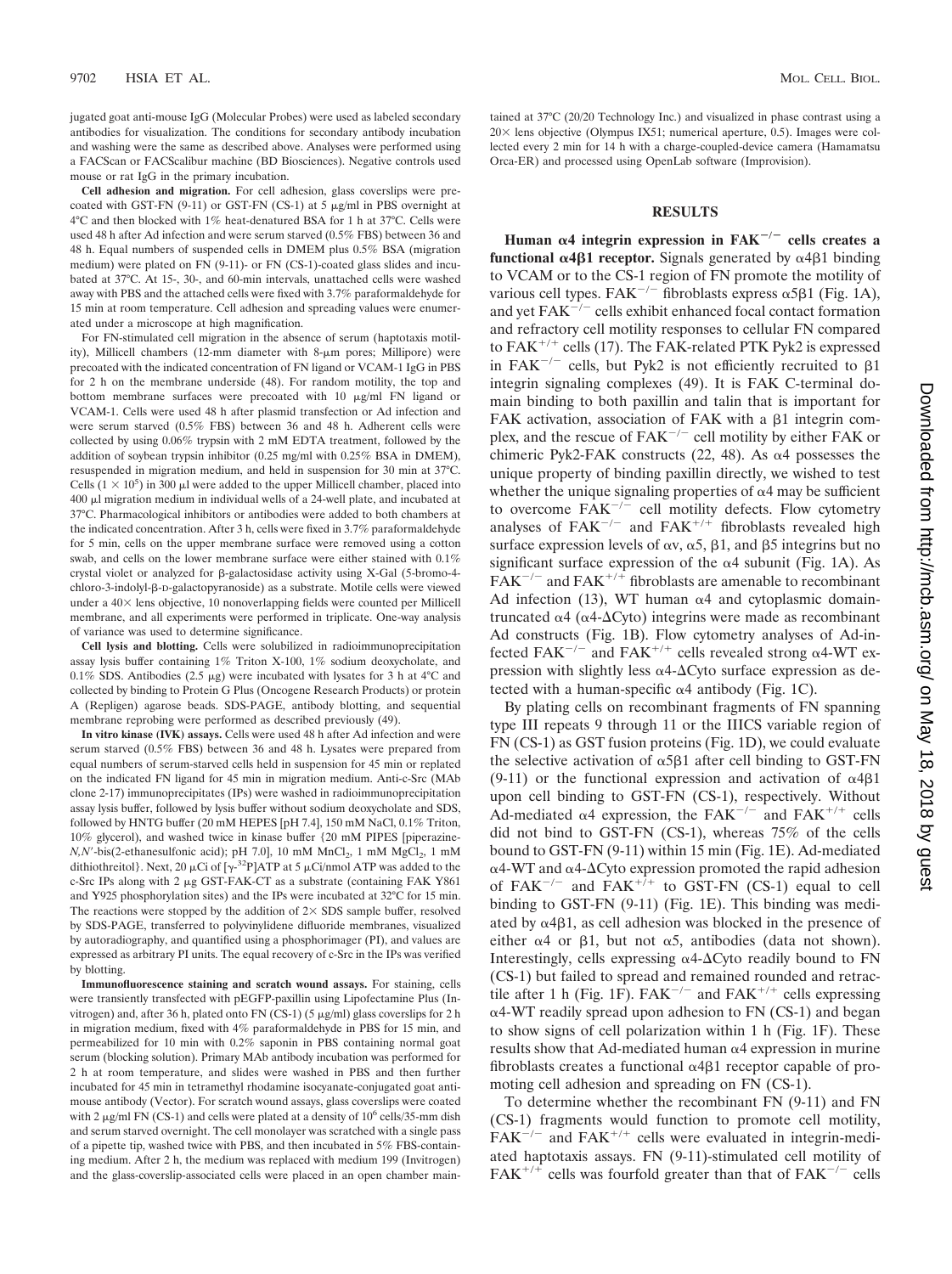

FIG. 1. Transient human  $\alpha$ 4 integrin expression creates a functional  $\alpha$ 4 $\beta$ 1 receptor for FN (CS-1) in FAK<sup>-/-</sup> and FAK<sup>+/+</sup> fibroblasts. (A) Flow cytometry analyses of endogenous murine  $\alpha$ 5,  $\alpha$ v,  $\beta$ 1, and  $\alpha$ 4 integrin expression in FAK<sup>-/-</sup> and FAK<sup>+/+</sup> cells (open peaks). Staining with control MAb (shaded peaks). (B) Schematic representation and single-letter amino acid code for cytoplasmic domain residues of human  $\alpha$ 4 integrin  $(\alpha4-WT)$  and a truncation mutant ( $\alpha4-\Delta$ Cyto). Region of paxillin binding, site of protein kinase A phosphorylation, and the location of a point mutant (Tyr-991 to alanine, Y991A) disrupting paxillin binding are indicated. PM, plasma membrane. (C) Flow cytometry analyses of human integrin  $\alpha$ 4-WT (solid line) or  $\alpha$ 4- $\Delta$ Cyto (dotted line) Ad-mediated expression in FAK<sup>-/-</sup> and FAK<sup>+/+</sup> cells as detected by anti- $\alpha$ 4 MAb HP2/1 staining. Staining with control MAb (shaded peaks). (D) Schematic illustration of FN and recombinant GST fusion proteins. The type III FN repeats have been numbered 1 through 15. GST-FN (9-11) encompasses repeats 9 through 11 and contains the α5β1 binding motif (Arg-Gly-Asp, RGD). IIICS is an alternatively spliced region of FN that is also termed CS-1. GST-FN (CS-1) encompasses the IIICS region and contains the  $\alpha$ 4 $\beta$ 1 binding motif (Leu-Asp-Val, LDV). (E) Percent FAK<sup>-/-</sup> and FAK<sup>+/+</sup> cell adhesion after 15 min to GST-FN (9-11) (gray bars) or to GST-FN (CS-1) (black bars) in noninfected or Ad-infected cells expressing human  $\alpha$ 4-WT or  $\alpha$ 4- $\Delta$ Cyto. Mean values  $\pm$  standard deviations from two experiments are given. (F) Phase contrast images of  $FAK^{-/-}$  and  $FAK^{+/+}$  cell adhesion and spreading on GST-FN (CS-1) after 60 min. Ad-mediated  $\alpha$ 4- $\Delta$ Cyto expression promotes cell adhesion but not spreading. Bar, 65  $\mu$ m.

(Fig. 2A), and  $FAK^{+/+}$  cell motility was blocked in the presence of either  $\alpha$ 5 or  $\beta$ 1 integrin antibodies (data not shown). This fourfold difference in  $FAK^{-/-}$  and  $FAK^{+/+}$  cell motility on FN (9-11) is similar to that measured for intact FN (17). Transient reexpression of FAK in  $FAK^{-/-}$  cells or analyses of FAK-reconstituted (DA2) (48) fibroblasts resulted in equivalent FN (9-11)-stimulated cell motility compared to that for  $FAK^{+/+}$  cells (data not shown), supporting the conclusion that  $\alpha$ 5 $\beta$ 1-stimulated cell migration is FAK dependent.

When cells were evaluated using FN (CS-1) as a ligand, transient expression of  $\alpha$ 4-WT in both FAK<sup>-/-</sup> and FAK<sup>+/+</sup> cells promoted enhanced haptotaxis cell motility equal to  $\alpha$ 5 $\beta$ 1-stimulated FAK<sup>+/+</sup> cell migration (Fig. 2A).  $\alpha$ 4-stimulated FAK<sup>-/-</sup> cell motility was specific for  $\alpha$ 4 $\beta$ 1, as no increase in  $\alpha$ 5 $\beta$ 1-stimulated FAK<sup>-/-</sup> cell migration was observed in  $\alpha$ 4-expressing cells, and antibodies to human  $\alpha$ 4 or murine  $\beta$ 1 blocked  $\alpha$ 4 $\beta$ 1 motility (data not shown). Even though  $\alpha$ 4- $\Delta$ Cyto expression promoted cell adhesion to FN (CS-1) (Fig. 1E), truncation of the  $\alpha$ 4 cytoplasmic domain abrogated the

ability of  $\alpha$ 4 $\beta$ 1 to stimulate FAK<sup>-/-</sup> and FAK<sup>+/+</sup> cell motility (Fig. 2A). Expression of  $\alpha$ 4-WT expression led to the adhesion-dependent phosphorylation of Pyk2 at Tyr-402 and FAK at Tyr-397 in  $FAK^{-/-}$  and  $FAK^{+/+}$  cells, respectively (Fig. 2B) and C). However, in cells expressing the  $\alpha$ 4- $\Delta$ Cyto truncation, FN (CS-1)-stimulated Pyk2 and FAK tyrosine phosphorylation was significantly inhibited (Fig. 2C). Taken together, these results show that  $\alpha$ 4 $\beta$ 1 but not  $\alpha$ 5 $\beta$ 1 possesses a unique ability to promote  $FAK^{-/-}$  cell motility and that the integrity of the α4 cytoplasmic domain is required for full tyrosine kinase activation and cell motility signaling events.

Stable  $\alpha$ 4 expression rescues the morphological and motil**ity defects of**  $FAK^{-/-}$  **cells.** To determine whether paxillin binding to  $\alpha$ 4 was required for  $\alpha$ 4-stimulated FAK<sup>-/-</sup> cell motility, recombinant retroviruses producing human  $\alpha$ 4-WT or a  $\alpha$ 4 Y991A paxillin binding mutant (24) were used to infect  $FAK^{-/-}$ ,  $FAK^{+/+}$ , and DA2 ( $FAK^{-/-}$  reconstituted) fibroblasts. After growth selection in puromycin, cells were enriched for human  $\alpha$ 4 expression by FACS (Fig. 3A). For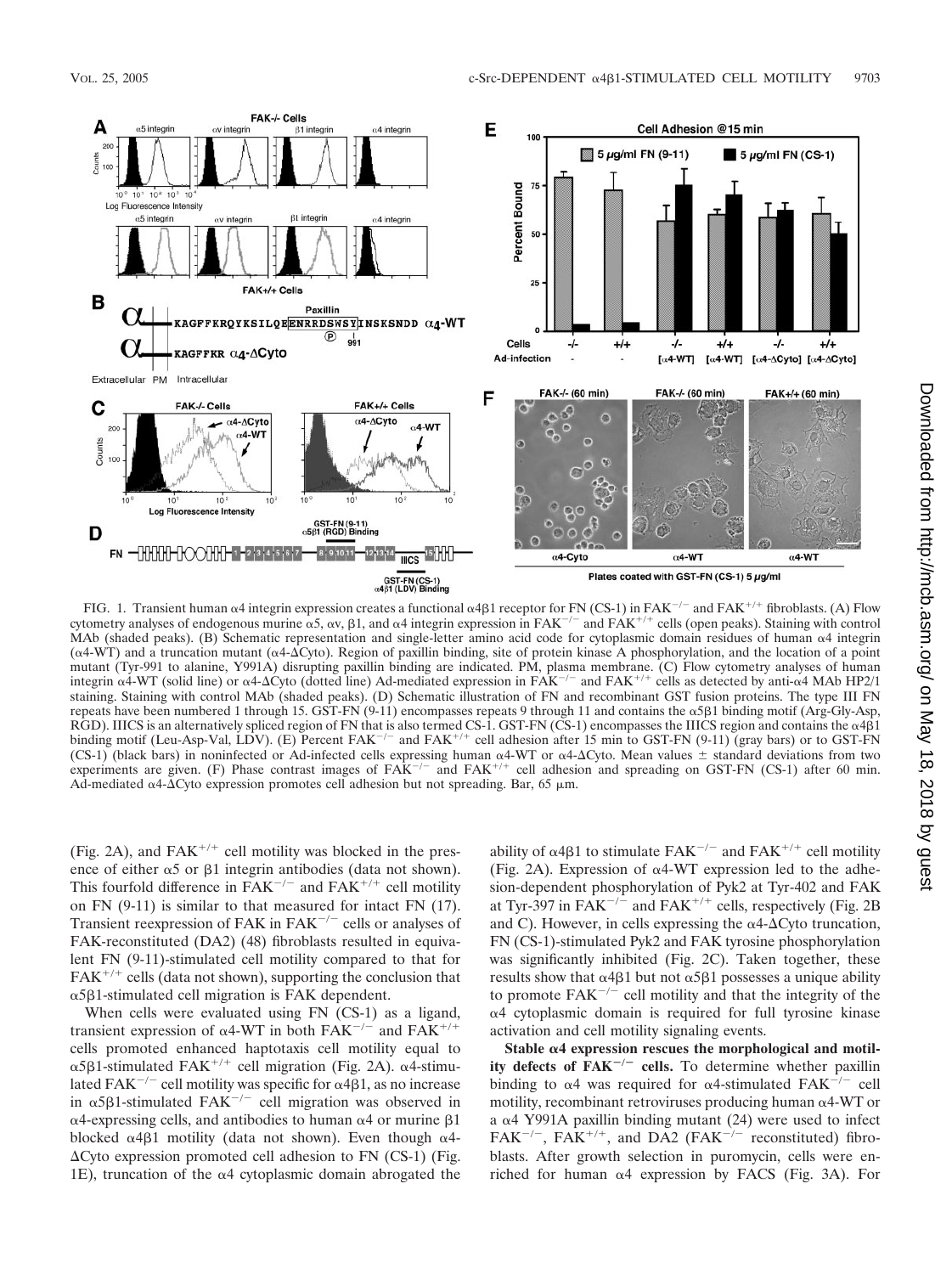

FIG. 2.  $\alpha$ 4 integrin cytoplasmic domain functions to promote FAK<sup>-/-</sup> cell motility at equivalent levels to  $\alpha$ 4 $\beta$ 1- and  $\alpha$ 5 $\beta$ 1-stimulated FAK<sup>+/+</sup> cells. (A) Haptotaxis assays were performed using FAK<sup>-</sup> and FAK<sup>+/+</sup> cells with or without human  $\alpha$ 4-WT or  $\alpha$ 4- $\Delta$ Cyto express and FAK<sup>+/+</sup> cells with or without human  $\alpha$ 4-WT or  $\alpha$ 4- $\Delta$ Cyto expression. GST-FN (9-11) (gray bars) or GST-FN (CS-1) (black bars) at 10  $\mu$ g/ml was used to stimulate cell migration (4 h) in the absence of serum. Values are means  $\pm$  standard deviations of triplicate samples from three independent experiments. (B) Blotting of whole-cell lysates shows expression levels of Pyk2 and FAK in FAK<sup>-/-</sup> and FAK<sup>+/</sup> cells. (C) The  $\alpha$ 4 cytoplasmic domain facilitates adhesion-dependent Pyk2 and FAK tyrosine phosphorylation at pY402 and pY397, respectively, in  $FAK^{-/-}$  and  $FAK^{+/+}$  cells. Cells were infected with the indicated  $\alpha$ 4 integrin, held in suspension for 45 min, or plated onto GST-FN (CS-1) for 45 min, and lysates were prepared and analyzed by Pyk2 or FAK immunoprecipitation. The IPs were blotted with phosphospecific antibodies to Pyk2 pY402 or FAK pY397, followed by reprobing with anti-Pyk2 or anti-FAK antibodies, respectively.

FAK<sup>+/+</sup> and DA2 fibroblasts,  $\alpha$ 4 expression remained constant for up to five cell passages. For  $\overline{FAK}^{-/-}$  cells,  $\alpha$ 4 expression in pooled populations was lost as the cells were passaged (data not shown). To circumvent this problem,  $\alpha$ 4 WT- and  $\alpha$ 4 Y991A-expressing  $FAK^{-/-}$  cells were clonally expanded and two clones each with similar  $\alpha$ 4 expression levels to FAK<sup>+/+</sup> and DA2  $\alpha$ 4 pools were further characterized (Fig. 3A). Analyses of cells growing in culture revealed that  $\alpha$ 4 WT expression was associated with the morphological conversion of small rounded  $FAK^{-/-}$  cells to a polarized fibroblast phenotype and were comparable in shape to normal DA2 fibroblasts (Fig. 3B).

FAK<sup> $-/-$ </sup>  $\alpha$ 4 Y991A cells exhibited a larger circumference than parental  $FAK^{-/-}$  cells but only a weakly polarized phenotype compared to FAK<sup>-/-</sup>  $\alpha$ 4-WT and DA2 fibroblasts (Fig. 3B). No morphology differences were associated with stable  $\alpha$ 4 WT or  $\alpha$ 4 Y991A expression in either FAK<sup>+/+</sup> or DA2 cells (data not shown). To determine whether the  $\alpha$ 4 Y991A mutation disrupts the binding of paxillin to  $\alpha$ 4 in FAK<sup>-/-</sup> cells, coimmunoprecipitation analyses were performed in lysates from suspended and FN (CS-1)-replated FAK<sup> $-/-$ </sup> cells (Fig.  $3C$ ). A strong  $\alpha$ 4-paxillin association was detected only from FN (CS-1)-plated cells, and this was disrupted by the  $\alpha$ 4 Y991A mutation. This result suggests that both loss of cell adhesion and site-specific mutagenesis can disrupt the  $\alpha$ 4-paxillin binding interaction.

To determine whether stable  $\alpha$ 4 expression in FAK<sup>-/-</sup> cells functioned to promote cell motility, haptotaxis assays were performed using  $FN$  (9-11) and  $FN$  (CS-1) (Fig. 4).  $\alpha$ 4 expression did not facilitate  $FAK^{-/-}$  cell motility to the  $\alpha 5\beta 1$  FN (9-11) ligand (Fig. 4A). However, both  $\alpha$ 4 WT and  $\alpha$ 4 Y991A promoted  $FAK^{-/-}$  cell motility to FN (CS-1) at equivalent levels to  $\alpha$ 4 WT-expressing FAK<sup>+/+</sup> and DA2 cells (Fig. 4B).  $\alpha$ 4 Y991A expression in FAK<sup>+/+</sup> and DA2 cells also functioned to promote FN (CS-1)-stimulated cell motility equal to  $\alpha$ 4 WT (data not shown). FN (CS-1) cell migration for both  $\alpha$ 4 WT- and  $\alpha$ 4 Y991A-expressing FAK<sup>-/-</sup> cells was blocked in the presence of an antibody to human  $\alpha$ 4 (Fig. 4C and D).  $\alpha$ 4 WT- and  $\alpha$ 4 Y991A-expressing cells also exhibited equivalent levels of random (data not shown) and haptotaxis cell motility on FN (CS-1)- or VCAM-1-coated membranes (Fig. 4C and D). To verify that  $\alpha$ 4 Y991A was functionally equivalent to  $\alpha$ 4 WT in promoting  $FAK^{-/-}$  cell motility, scratch wound healing assays were performed as described previously for  $\alpha$ 4 motility studies in CHO cells (7). Time-lapse video microscopy revealed that both  $\alpha$ 4 WT- and  $\alpha$ 4 Y991A-expressing FAK<sup>-/-</sup> cells exhibited extensive lamellipodium formation along the wound edge and closed the  $\sim$ 350-µm wound region within 12 h (Fig. 4E; see also Videos S1 and S2 in the supplemental material). This rate of cell migration ( $\sim$ 30  $\mu$ m/h) is similar to that measured for  $\alpha$ 4-expressing CHO cells (7), whereas parental  $FAK^{-/-}$  cells exhibit only partial wound closure activity when plated onto FN (48). Taken together, these results show that  $\alpha$ 4 $\beta$ 1 expression is sufficient to rescue the morphological and motility defects of  $FAK^{-/-}$  fibroblasts and that paxillin binding to  $\alpha$ 4 is not essential to promote leading-edge membrane ruffling or enhanced  $FAK^{-/-}$  cell migration.

**4**-**1 cell motility is not affected by inhibitors of FAK and Pyk2.** One of our original hypotheses was that paxillin binding to  $\alpha$ 4 may promote the recruitment of Pyk2 in FAK<sup>-/-</sup> cells to an  $\alpha$ 481 signaling complex. However, endogenous Pyk2 staining remains perinuclear localized and not coassociated with the peripheral distribution of green fluorescent protein (GFP) paxillin in FAK<sup> $-/-$ </sup>  $\alpha$ 4-WT cells plated on FN (CS-1) (Fig. 5A). In FAK<sup>+/+</sup>  $\alpha$ 4-WT cells, there is a strong colocalization of FAK with GFP-paxillin at cell adhesion contact sites (Fig. 5A). As both Pyk2 and FAK bind paxillin via conserved C-terminal domain interactions and the exogenous expression of the Pyk2 or FAK C-terminal domains (termed PRNK and FRNK, respectively) can inhibit cell motility, Ad-mediated expression of PRNK or FRNK was evaluated for effects on  $\alpha$ 4 $\beta$ 1- and  $\alpha$ 5 $\beta$ 1stimulated phosphorylation and cell migration (Fig. 5B). Interestingly, high levels of PRNK or FRNK overexpression had little to no effect on FN (CS-1)-stimulated Pyk2 or FAK tyrosine phosphorylation in  $\alpha$ 4-WT FAK<sup>-/-</sup> and FAK<sup>+/+</sup> cells, respectively (Fig. 5B).

Additionally, PRNK or FRNK expression did not inhibit  $\alpha$ 4 $\beta$ 1-stimulated FAK<sup>-/-</sup>, FAK<sup>+/+</sup>, or DA2 cell motility (Fig. 5C). In contrast, equivalent levels of FRNK expression potently blocked  $\alpha$ 5 $\beta$ 1-stimulated FAK tyrosine phosphorylation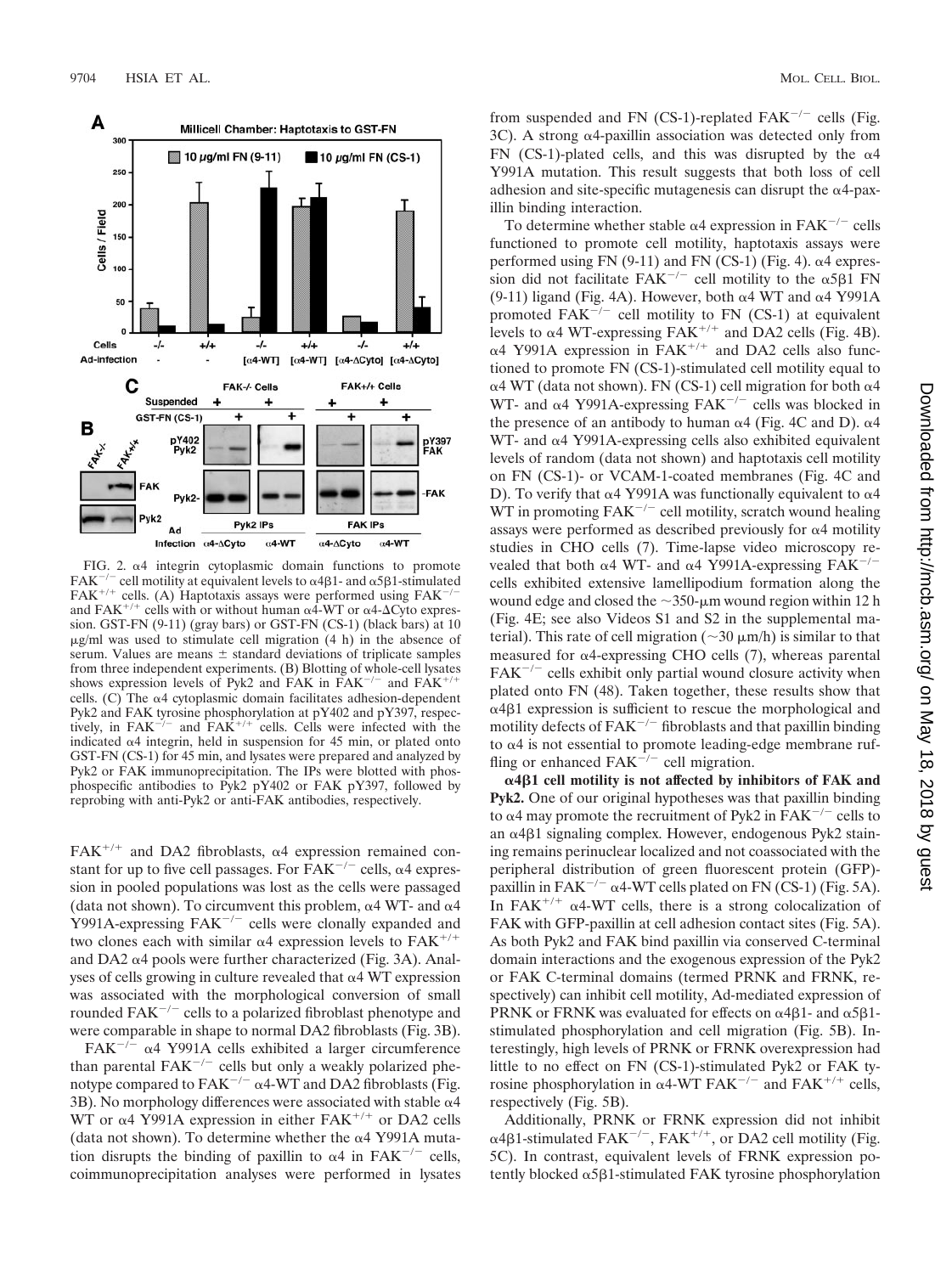

FIG. 3. Stable expression of  $\alpha$ 4 Y991A in FAK<sup>-/-</sup> cells disrupts paxillin binding to  $\alpha$ 4 and affects cell morphology compared to WT  $\alpha$ 4 expression. (A) Flow cytometry analyses of human  $\alpha$ 4 integrin surface expression (open peaks) in two FAK<sup>-/-</sup> cell clones ( $\alpha$ 4 WT-1 and  $\alpha$ 4 WT-2), in  $\alpha$ 4-expressing pooled populations of FAK<sup>+/+</sup> cells, and in FAK<sup>-/-</sup> cells reconstituted with FAK (DA2). Human  $\alpha$ 4 Y991A expression in two  $FAK^{-/-}$  cell clones ( $\alpha$ 4 Y991A-1 and  $\alpha$ 4 Y991A-2). Staining with control MAb (shaded peaks). (B) Phase contrast image of parental  $FAK^{-/-}$ ,  $FAK^{-/-}$  reconstituted (DA2),  $FAK^{-/-}$   $\alpha$ 4 integrin-expressing, and  $\alpha$ 4 Y991A-expressing  $FAK^{-/-}$  fibroblasts growing in culture in 10% serum. Scale bar, 65  $\mu$ m. (C) Paxillin IPs were made either from FAK<sup>-/-</sup>  $\alpha$ 4 WT-1 or  $\alpha$ 4 Y991A-1 cells held in suspension or replated onto FN (CS-1) for 45 min and were blotted for  $\alpha$ 4 integrin coassociation (top) with paxillin (bottom).

(Fig. 5B) and  $FAK^{+/+}$   $\alpha$ 4-WT cell motility on FN (9-11) (Fig. 5D). As the FRNK-inhibitory effects on  $\alpha$ 5 $\beta$ 1-stimulated FAK tyrosine phosphorylation and cell migration were inactivated by a point mutation that disrupts paxillin binding (FRNK S-1034) (Fig. 5B and D), our results support the conclusion that paxillin plays an important role in  $\alpha$ 5 $\beta$ 1-stimulated FAK activation and cell migration. However, as  $\alpha$ 4 Y991A functions to promote  $FAK^{-/-}$  and  $FAK^{+/+}$  cell motility (Fig. 4) and Pyk2 and FAK tyrosine phosphorylation (data not shown) and as neither PRNK nor FRNK overexpression inhibits  $\alpha$ 4 $\beta$ 1stimulated cell motility (Fig. 5), our results support the conclusion that paxillin binding to  $\alpha$ 4 and signaling through FAK are not essential for the initiation events promoting  $\alpha$ 4 $\beta$ 1 cell motility. Taken together, our combined results suggest that  $\alpha$ 5 $\beta$ 1 and  $\alpha$ 4 $\beta$ 1 use distinct receptor-proximal linkages in promoting tyrosine kinase activation. Moreover, results using the  $\alpha$ 4- $\Delta$ Cyto truncation (Fig. 2) support a model whereby a novel route to tyrosine kinase activation is initiated by the  $\alpha$ 4 cytoplasmic domain and may act in a dominant manner over  $\beta$ 1mediated signals within an  $\alpha$ 4 $\beta$ 1 complex.

The  $\alpha$ 4 cytoplasmic domain promotes  $\alpha$ 4 $\beta$ 1-stimulated c-**Src activation.** In a variety of cells, stimuli that result in increased Pyk2 or FAK tyrosine phosphorylation are not always associated with the catalytic activation of these PTKs. It is known that Src-family PTK activation can lead to Pyk2 or FAK transphosphorylation (43), and accordingly, pharmacological inhibition of Src-family PTKs by PP2 blocked  $\alpha$ 4 $\beta$ 1-stimulated  $FAK^{-/-}$  cell motility in a dose-dependent manner (Fig. 6A). To evaluate whether  $\alpha$ 4-initiated signals can promote c-Src activation, Ad-mediated expression of  $\alpha$ 4-WT or  $\alpha$ 4- $\Delta$ Cyto in  $FAK^{-/-}$  cells was tested for effects on c-Src IVK activity (Fig. 6B). Only basal c-Src IVK activity was detected in suspended cells, whereas upon adhesion to FN (CS-1), c-Src showed a fourfold increase in activity in Ad-infected  $\alpha$ 4-WT FAK<sup>-/-</sup> cells (Fig. 6B). In contrast,  $\alpha$ 4- $\Delta$ Cyto cells adhered to FN (CS-1), but there was no stimulation of c-Src activity compared to suspended cells. This result is consistent with only weak levels of Pyk2 and FAK tyrosine phosphorylation after plating cells expressing  $\alpha$ 4- $\Delta$ Cyto on FN (CS-1) (Fig. 2C). Interestingly, the level of  $\alpha$ 4 $\beta$ 1-stimulated c-Src activity in  $\alpha$ 4-WTexpressing FAK<sup> $-/-$ </sup> cells was  $\sim$  2-fold greater than the level of  $\alpha$ 5 $\beta$ 1-stimulated c-Src activity in FAK<sup>-/-</sup> cells plated onto FN (9-11) (Fig. 6B). This result is consistent with the importance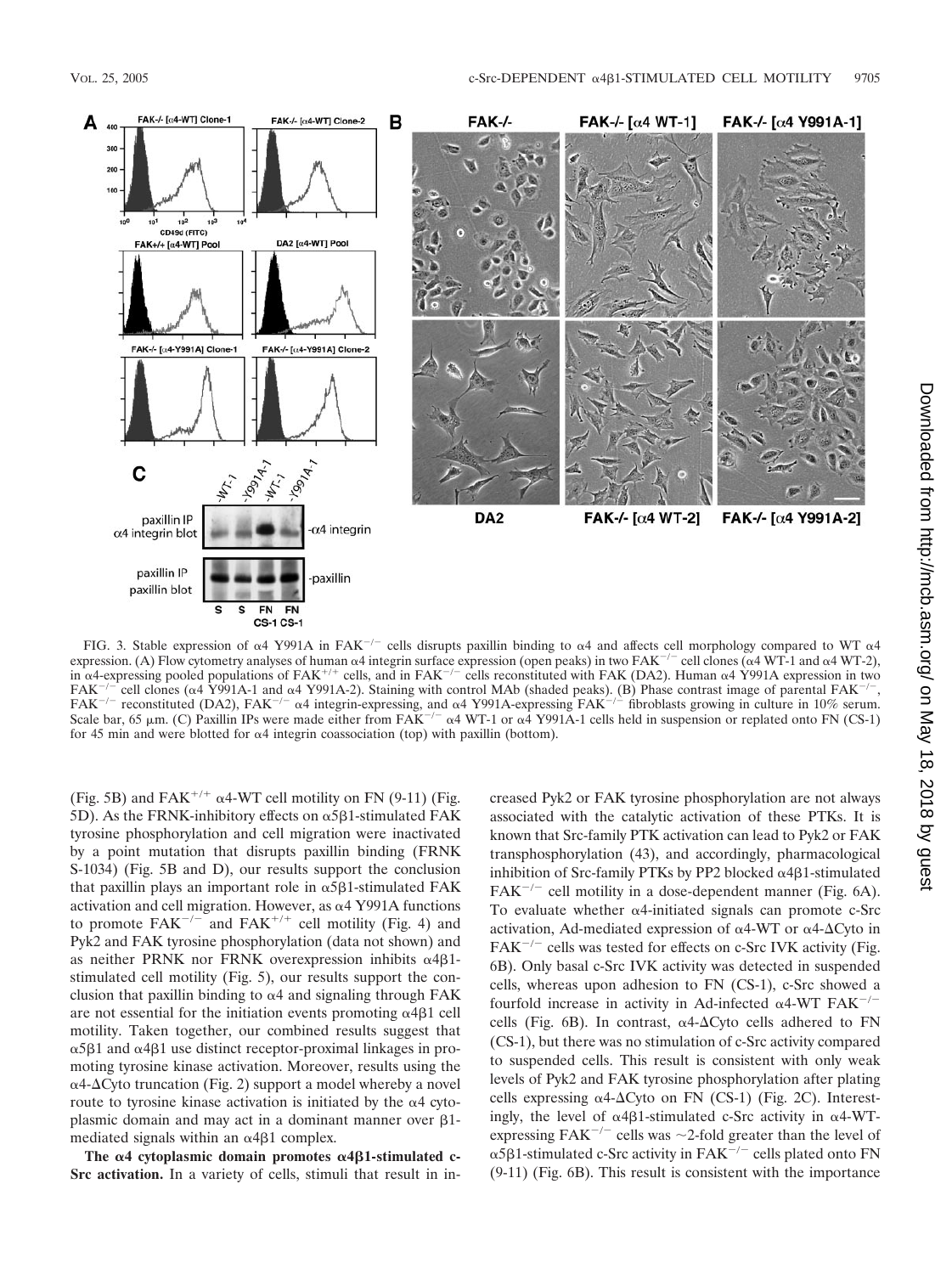

FIG. 4.  $\alpha$ 4 WT and  $\alpha$ 4 Y991A selectively and equally promote FAK<sup>-/-</sup> cell motility to FN (CS-1) and VCAM-1 but not to FN (9-11). (A) Haptotaxis motility assays using FN (9-11) as an  $\alpha$ 5 $\beta$ 1 ligand. Stable  $\alpha$ 4 WT or  $\alpha$ 4 Y991A expression does not reverse  $\alpha$ 5 $\beta$ 1-stimulated motility defects of FAK<sup>-/-</sup> cells. Stable  $\alpha$ 4 WT expression in DA2 and FAK<sup>+/+</sup> cells resulted in slightly reduced levels of  $\alpha$ 5B1-stimulated motility. (B) Haptotaxis motility assays using FN (CS-1) as an  $\alpha$ 4 $\beta$ 1 ligand. Both  $\alpha$ 4 WT and  $\alpha$ 4 Y991A act to promote equivalent levels of FN  $(CS-1)$ -stimulated FAK<sup>-/-</sup>, DA2, and FAK<sup>+/+</sup> cell motility. (A and B) Values are means  $\pm$  standard deviations of triplicate samples from three independent experiments. (C and D) Haptotaxis motility assays using FN (CS-1) and VCAM-1 Ig fusion proteins as selective  $\alpha$ 4 $\beta$ 1 ligands. Equivalent levels of  $\alpha$ 4 WT- and  $\alpha$ 4 Y991A-stimulated FAK<sup>-/-</sup> cell motility to FN (CS-1) (black bars) or to VCAM-1 (gray bars) are blocked by the addition of an inhibitory MAb to  $\alpha$ 4 (10  $\mu$ g/ml). Values are means  $\pm$  standard deviations of triplicate samples from two independent experiments. (E) Equal wound closure motility of  $\alpha$ 4 WT- and  $\alpha$ 4 Y991A-expressing FAK<sup>-/-</sup> cells. The indicated cells were plated onto FN (CS-1) at a confluent density and were wounded with a pipette tip. Time-lapse video microscopy images obtained at 0 h, 8 h, and 13 h after cell wounding showed extensive membrane ruffling and cell movement to fill in the open space. Scale bar, 100  $\mu$ m. See Videos S1 (FAK<sup>-/-</sup>  $\alpha$ 4-WT) and S2 (FAK<sup>-/-</sup>  $\alpha$ 4-Y991A) in the supplemental material.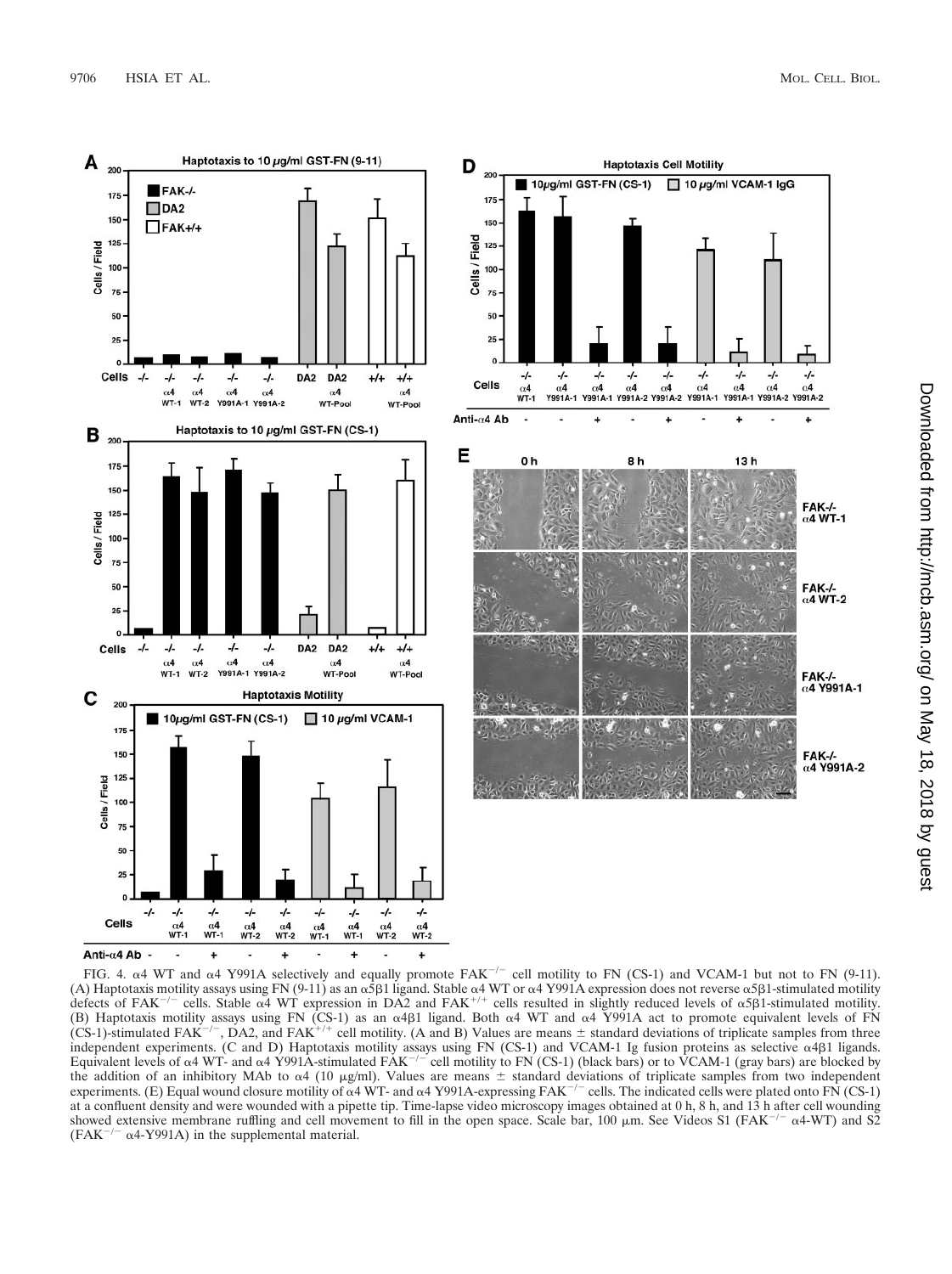

FIG. 5. Adenovirus-mediated expression of FRNK blocks  $\alpha$ 5 $\beta$ 1 signaling in FAK<sup>+/+</sup> cells, but neither PRNK nor FRNK inhibit  $\alpha$ 4 $\beta$ 1stimulated tyrosine phosphorylation or cell motility in  $FAK^{-/-}$  or  $FAK^{+/-}$  cells, respectively. (A) Cells were plated onto FN (CS-1) in the absence of serum for 2 h, fixed, stained for Pyk2 or FAK, and covisualized for GFP-paxillin expression or indirect antibody immunofluorescence (IF). In  $FAK^{-/-}$   $\alpha$ 4 cells, Pyk2 IF was primarily perinuclear distributed and not associated with GFP-paxillin at cell adhesion sites. In FAK<sup>+/+</sup>  $\alpha$ 4 cells, FAK IF was strongly coassociated with GFP-paxillin. Scale bar, 20  $\mu$ M. (B) The indicated cells were preinfected with either Ad-Myc-PRNK, Ad-HA-FRNK, or Ad-HA-FRNK S-1034 and plated onto FN (CS-1)- or FN (9-11)-coated plates for 45 min. Pyk2 or FAK IPs were analyzed by phosphospecific blotting, followed by anti-Pyk2 or FAK blotting. PRNK and FRNK expression was verified by epitope tag blotting of whole-cell lysates. (C) Haptotaxis assays using FN (CS-1) revealed no significant differences in  $\alpha$ 4-expressing FAK<sup>-/-</sup>, DA2, and FAK<sup>+/+</sup> cell motility with or without PRNK or FRNK overexpression. (D)  $\alpha$ 5 $\beta$ 1 haptotaxis assays using FN (9-11) showed that FRNK, but not FRNK S-1034, expression potently inhibited  $\alpha$ 4-expressing DA2 and FAK<sup>+/+</sup> cell motility. (C and D) Values are means  $\pm$  standard deviations of triplicate samples from two separate experiments.

of  $\alpha$ 5 $\beta$ 1-stimulated FAK activity in promoting the formation of an activated FAK-Src complex.

In stable  $\alpha$ 4-expressing  $\overline{FAK}^{-/-}$  cells,  $\alpha$ 4 $\beta$ 1 adhesion led to  $a \sim$ 3-fold activation of c-Src compared to suspended cells and this was independent of paxillin binding to  $\alpha$ 4, as c-Src was equally activated in FAK<sup> $-/-$ </sup>  $\alpha$ 4 Y991A cells in an adhesiondependent manner (Fig. 6C). The mechanisms of integrinmediated c-Src activation are complex and may involve either direct binding to  $\beta$ 3 integrin subunits (1) or be mediated through the activation of protein-tyrosine phosphatases that act to dephosphorylate the regulatory Tyr-529 (murine numbering) site in c-Src (42). As c-Src does not bind to  $\beta$ 1 integrin (1) but can be activated via RPTP $\alpha$ -mediated dephosphorylation of Tyr-529 after the FN stimulation of cells (53), WT or the catalytically inactive RPTP $\alpha$  mutant (C433S and C723S) was overexpressed in FAK<sup> $-/-$ </sup>  $\alpha$ 4-WT cells and evaluated for the effects on  $\alpha$ 4 $\beta$ 1-stimulated cell motility (Fig. 6D). Whereas

WT RPTP $\alpha$  did not enhance  $\alpha$ 4-stimulated cell motility, catalytically inactive RPTP $\alpha$  inhibited FN (CS-1)-asssociated cell migration by 50%. Although cotransfection studies with  $RPTP\alpha$  C433S/C723S and c-Src did not reveal an inhibitory mechanism due to complications of elevated c-Src IVK activity upon overexpression (data not shown), the RPTP $\alpha$  results point to the importance of Src-family PTK activity in promoting  $\alpha$ 4-initiated cell motility.

To further support the role of c-Src activation after  $\alpha$ 4 $\beta$ 1 stimulation, an adenovirus-mediated strategy of overexpressing various inhibitors was employed. First, Ad-FRNK and Ad-PRNK were tested for effects on FN (9-11)- or FN (CS-1) stimulated c-Src activity in FAK<sup>+/+</sup> and  $\alpha$ 4 WT-1 FAK<sup>-/-</sup> cells, respectively (Fig. 7A). As expected, FRNK blocked FN (9-11)-stimulated c-Src activity, thus confirming the importance of FAK in  $\alpha$ 5 $\beta$ 1-mediated c-Src activation. In contrast, PRNK (or FRNK) (data not shown) did not significantly affect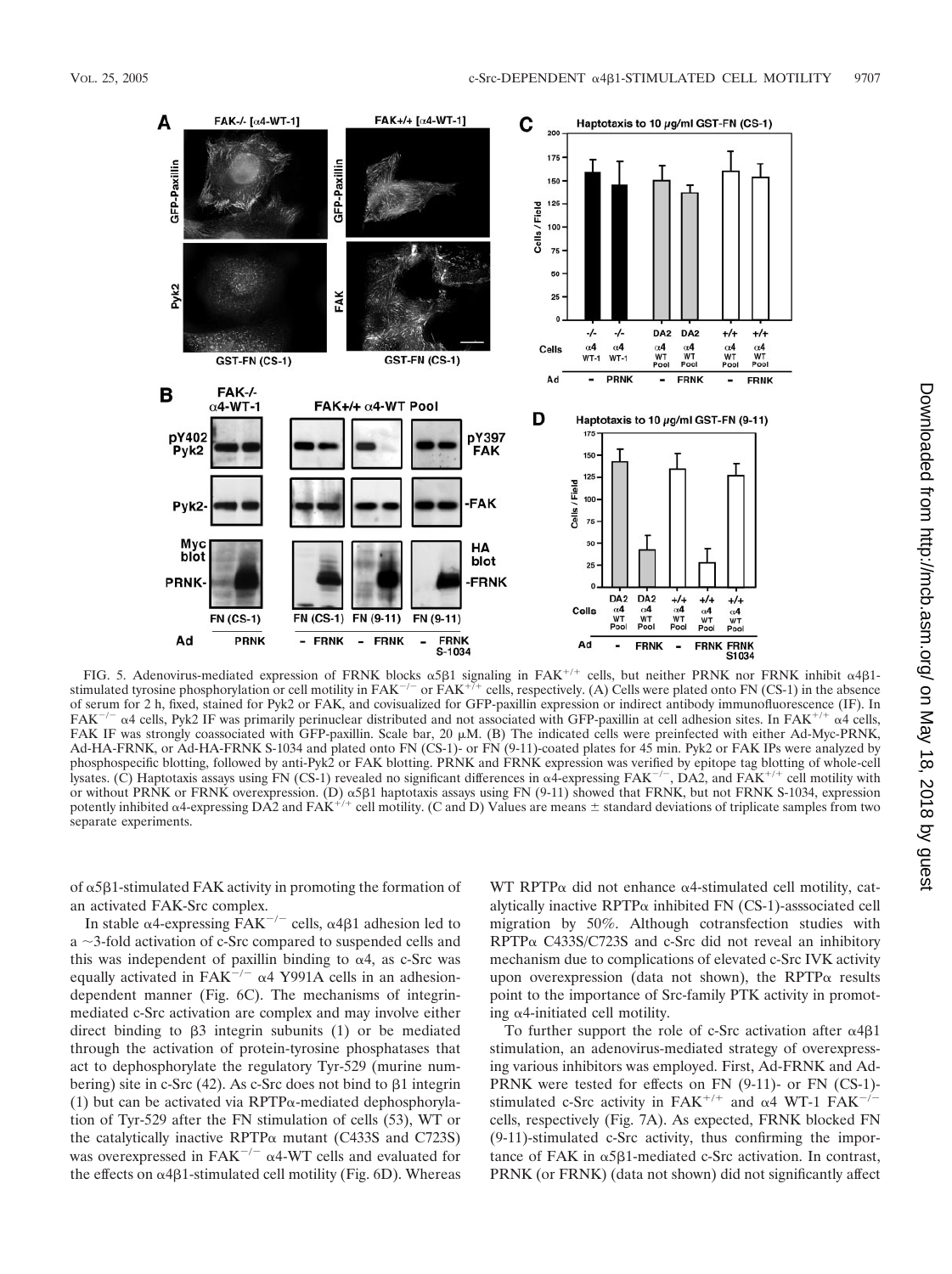

adhesion-dependent c-Src activation upon cell binding to FN  $(CS-1)$  (Fig. 7A). In an opposite manner to RPTP $\alpha$ , p50Csk phosphorylates c-Src at Tyr-529, thus promoting intramolecular binding of the c-Src SH2 domain with Tyr-529 and facilitating an inactive c-Src conformation (42). Ad-mediated p50Csk overexpression potently blocked α4β1-increased c-Src activity (Fig. 7A), whereas similar levels of Ad-mediated KD p50Csk expression had no effect on FN (CS-1)-stimulated c-Src activity (Fig. 7A). These biochemical changes in c-Src IVK activity were confirmed by blotting with phosphospecific antibodies to c-Src Tyr-418 (pY418) within the catalytic domain and to the p50Csk phosphorylation site at c-Src Tyr-529 (pY529). Notably, WT Csk overexpression inhibited c-Src Tyr-418 phosphorylation and promoted Tyr-529 phosphorylation, thus preventing  $\alpha$ 4 $\beta$ 1-stimulated c-Src activation (Fig. 7B). This inactivation of c-Src by WT but not KD Csk was correlated with the inhibition of  $\alpha$ 4-mediated FAK<sup>-/-</sup> cell motility on FN (CS-1) (Fig. 7C). Together, these results support the conclusion that the  $\alpha$ 4 cytoplasmic domain can facilitate c-Src activation independent of paxillin binding to  $\alpha$ 4 and in a manner that does not require FAK.

**Src expression is required for α4β1-stimulated SYF cell motility.** To verify the importance of c-Src in  $\alpha$ 4 $\beta$ 1 cell migration, comparisons were performed with SYF fibroblasts and SYF cells stably reconstituted with c-Src (Fig. 8). Flow cytometry revealed that these cells expressed  $\alpha$ 5,  $\alpha$ v, and  $\beta$ 1 integrins but very little  $\alpha$ 4 (Fig. 8A). Haptotaxis assays using FN (9-11) and bovine plasma FN showed that FN promotes greater levels of cell motility than FN (9-11) and that SYF c-Src cells possess a twofold-elevated level of  $\alpha$ 5 $\beta$ 1-stimulated cell migration compared to SYF cells (Fig. 8B). These results are consistent with the required role of Src in FN-initiated cell motility (23). When FN (CS-1) was used as a ligand, no significant haptotaxis motility was detected in SYF or SYF c-Src cells (Fig. 8B) consistent with the low level of endogenous  $\alpha$ 4 expression in these cells. Stable human  $\alpha$ 4 expression was achieved in pooled

FIG. 6. The  $\alpha$ 4 cytoplasmic domain facilitates adhesion-dependent, α4β1-mediated c-Src catalytic activation in a manner that does not require paxillin binding to  $\alpha$ 4. (A) Haptotaxis assays using FN (CS-1) revealed a dose-dependent inhibition of cell motility with the PP2 pharmacological inhibitor of Src activity but not with dimethyl sulfoxide (DMSO) or the PP3 Src-inactive compound. (B)  $FAK^{-/-}$  cells were mock treated  $(-)$  or preinfected with Ad-mediated  $\alpha$ 4-WT or Ad-mediated  $\alpha$ 4- $\Delta$ Cyto, serum starved, and then held in suspension (S) or plated onto FN (9-11) or FN (CS-1) for 45 min prior to cell lysis. c-Src-associated IVK activity was determined using GST-FAK-CT as a substrate. (C) c-Src IVK activity was evaluated from  $FAK^{-/}$ - cells expressing  $\alpha$ 4 WT (black bars) or  $\alpha$ 4 Y991A (open bars) as indicated above. (Bottom) Isolation of c-Src by IP and the associated autoradiograph showing c-Src autophosphorylation and GST-FAK C-terminal domain (CT) substrate phosphorylation. (B and C) Values are means  $\pm$  standard deviations of duplicate samples from two separate experiments. (D) Inhibition of  $FAK^{-/-}$   $\alpha$ 4 $\beta$ 1-stimulated haptotaxis cell motility by overexpression of a catalytically inactive mutant of  $\text{RPTP}\alpha$  $(C433S$  and  $C723S)$  compared to WT RPTP $\alpha$  and LacZ controls. On the right, expression of transfected HA-tagged RPTPα (the 150-kDa protein is the mature and glycosylated form) and  $\beta$ -actin in whole-cell lysates of cells not used in the motility assay is shown. (A and D) Values are means  $\pm$  standard deviations of triplicate samples from two separate experiments.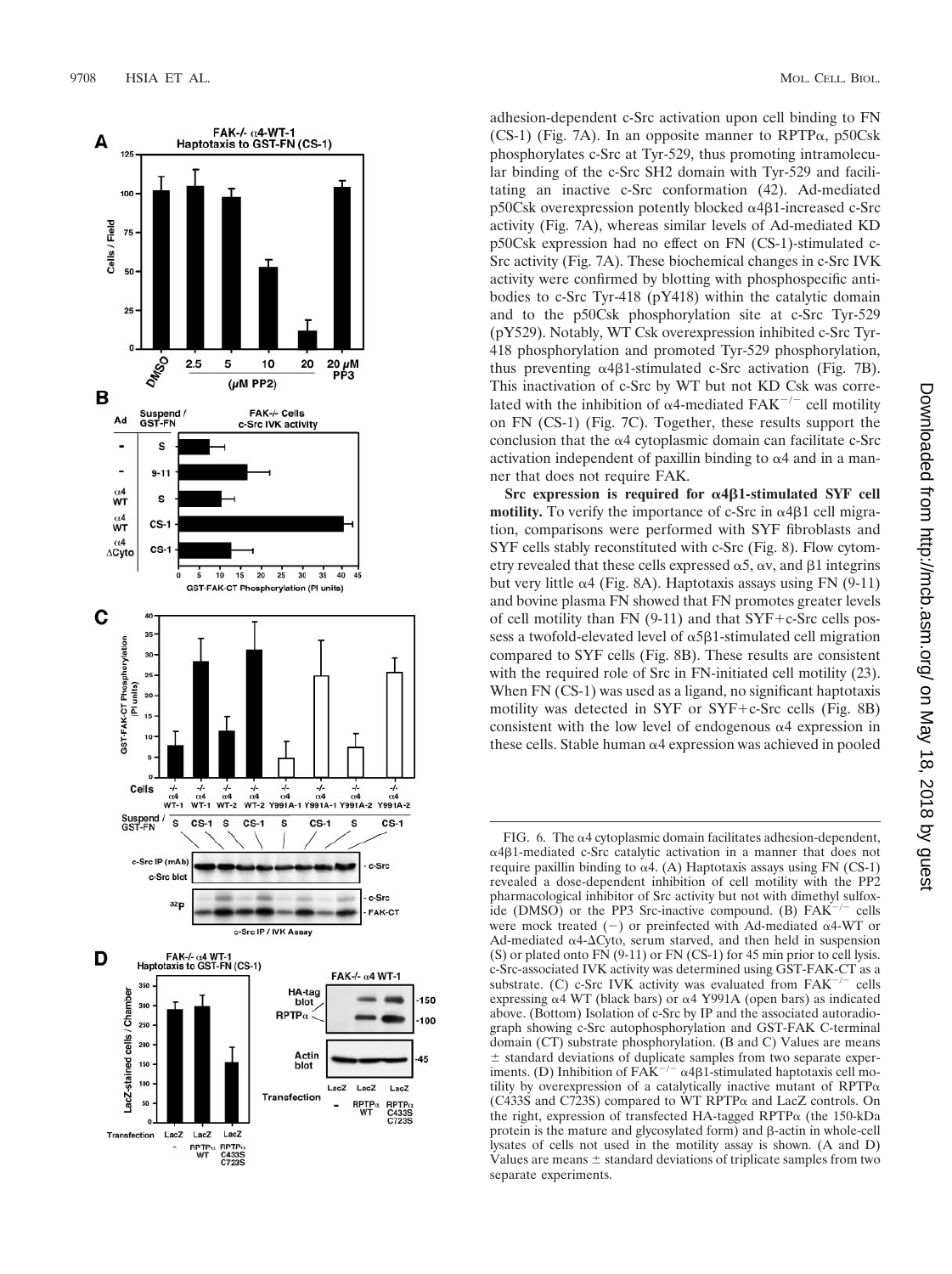

FIG. 7.  $\alpha$ 4 $\beta$ 1 stimulation of c-Src activity and cell motility is inhibited by p50Csk phosphorylation of c-Src at Tyr-529. (A) c-Src IVK activity was evaluated for normal  $FAK^{+/+}$  cells (open bars) held in suspension (S) or plated on FN (9-11) and for  $\alpha$ 4-expressing FAK<sup>-/-</sup> cells (black bars) held in suspension or plated on FN (CS-1) for 45 min. As indicated, cells were preinfected with Ad constructs for FRNK, PRNK, Csk WT, or Csk KD. Values are means  $\pm$  standard deviations of duplicate samples from two separate experiments.  $(B)$   $\alpha$ 4-expressing  $FAK^{-/-}$  cells were preinfected with Ad-Csk WT or Ad-Csk KD, serum starved, and plated onto FN (CS-1) for 45 min prior to cell lysis. c-Src IPs were sequentially analyzed by phosphospecific blotting to c-Src pY529 and pY418 within the c-Src catalytic region. Equal c-Src recovery was verified by anti-Src blotting of c-Src IPs, and Csk overexpression was verified by anti-Csk blotting of whole-cell lysates (WCL). (C) Haptotaxis motility assays revealed that overexpression of Csk WT but not Csk KD inhibited  $\alpha$ 4-expressing FAK<sup>-/-</sup> cell motility to FN (CS-1). Values are means  $\pm$  standard deviations of triplicate samples from two separate experiments. Csk overexpression was verified by blotting lysates from equal numbers of cells not used in the motility assay.

populations of  $SYF$  and  $SYF+c-Src$  cells by retrovirus-mediated infection, and flow cytometry analyses verified equivalent levels of surface  $\alpha$ 4 expression in SYF and SYF+c-Src (Fig. 8C). Human  $\alpha$ 4 expression promoted SYF and SYF+c-Src adhesion to FN (CS-1) (data not shown). However,  $\alpha$ 4-SYF fibroblasts exhibited only low levels of haptotaxis motility to FN (CS-1), whereas  $\alpha$ 4-SYF+c-Src cell motility was  $\sim$ 5-fold greater than that for  $\alpha$ 4-SYF cells (Fig. 8D). As  $\alpha$ 4-SYF+c-Src and FAK<sup> $-/-$ </sup>  $\alpha$ 4 WT-1 cells showed equivalent levels of FN (CS-1) cell migration, these results confirm the importance of

c-Src expression and activity in promoting  $\alpha$ 4 $\beta$ 1-stimulated cell motility.

To further examine the intracellular signaling role of c-Src in  $\alpha$ 4-mediated motility,  $\alpha$ 4-SYF and  $\alpha$ 4-SYF+c-Src cells were plated onto FN (CS-1). Anti-pTyr blotting of cell lysates revealed increased protein tyrosine phosphorylation in  $\alpha$ 4- $SYF+c-Src$  compared to  $\alpha$ 4-SYF cells (Fig. 8E). Moreover, high levels of  $\alpha$ 4 $\beta$ 1-stimulated FAK Y397, Src Y418, and p130Cas tyrosine phosphorylation were observed only in  $\alpha$ 4- $SYF+c-Src$  cells (Fig. 7E). As p130Cas phosphorylation is associated with Crk adaptor protein binding, p21 Rac GTPase activation, and enhanced cell motility in a variety of cells (4), the amount of GTP-bound Rac was visualized by an affinity binding assay to the N-terminal region of p65PAK. Rac-GTP loading was observed in  $\alpha 4\text{-SYF}+\text{c-Src}$  cells but not in  $\alpha 4\text{-SYF}$ cells (Fig. 8E). These data support a model whereby Src activation is a common and important upstream component of both  $\alpha$ 4 $\beta$ 1 and  $\alpha$ 5 $\beta$ 1 signaling, leading to enhanced motility.

## **DISCUSSION**

The FN binding integrins  $\alpha$ 5 $\beta$ 1 and  $\alpha$ 4 $\beta$ 1 generate signals promoting cell migration through distinct mechanisms. Here, using  $FAK^{-/-}$  and  $FAK^{+/+}$  fibroblasts stimulated with a recombinant fragment of FN (9-11) that binds to  $\alpha$ 5 $\beta$ 1, we show that FAK is essential for  $\alpha$ 5 $\beta$ 1-stimulated cell motility. By using the Ad-mediated expression of FRNK as a dominantnegative inhibitor of FAK activity, we found that FRNK but not FRNK S-1034 (a mutation that disrupts paxillin binding) expression blocks FN (9-11)-stimulated FAK phosphorylation at Y397 and adhesion-dependent c-Src activity upon binding FN (9-11) and that FRNK potently inhibits  $\alpha$ 5 $\beta$ 1-stimulated cell motility. These results support a model (Fig. 9) whereby a paxillin-mediated linkage to  $\alpha$ 5 $\beta$ 1 facilitates FAK activation, the formation of an activated FAK-Src complex, and increased cell motility, in part due to the tyrosine phosphorylation of p130Cas, generating signals leading to Rac activation and lamellipodium formation at the leading edge of migrating cells (28, 43).

To address molecular signaling differences between  $\alpha$ 5 $\beta$ 1 and  $\alpha$ 4 $\beta$ 1, we compared cell motility responses after cell binding to FN (9-11) or to FN (CS-1), a recombinant FN fragment that binds  $\alpha$ 4 $\beta$ 1. We found that human  $\alpha$ 4 expression in murine FAK<sup>-/-</sup> fibroblasts formed a functional  $\alpha$ 4 $\beta$ 1 receptor and promoted cell spreading and robust cell motility equivalent to  $\alpha$ 5 $\beta$ 1-stimulated FAK<sup>+/+</sup> cell migration. Although the expression of the FAK-related Pyk2 kinase is elevated in  $FAK^{-/-}$  cells,  $\alpha$ 4-mediated  $FAK^{-/-}$  binding to FN CS-1 did not promote the redistribution of Pyk2 to cell adhesion sites of paxillin clustering. Neither  $\alpha$ 4-stimulated cell motility nor Pyk2 tyrosine phosphorylation was affected by overexpression of the Pyk2 C-terminal domain (PRNK) that binds paxillin. Notably, expression of an  $\alpha$ 4 mutant (Y991A) that does not bind paxillin still functioned to promote both  $FAK^{-/-}$  and  $FAK^{+/+}$  cell motility to FN (CS-1) and VCAM-1 ligands. Additionally, FRNK expression selectively blocked  $\alpha$ 5 $\beta$ 1- but not  $\alpha$ 4 $\beta$ 1stimulated FAK tyrosine phosphorylation in  $FAK^{+/+}$  cells. These results, along with the fact that  $\alpha$ 4 $\beta$ 1 expression effectively rescued the  $FAK^{-/-}$  cell motility defects, support the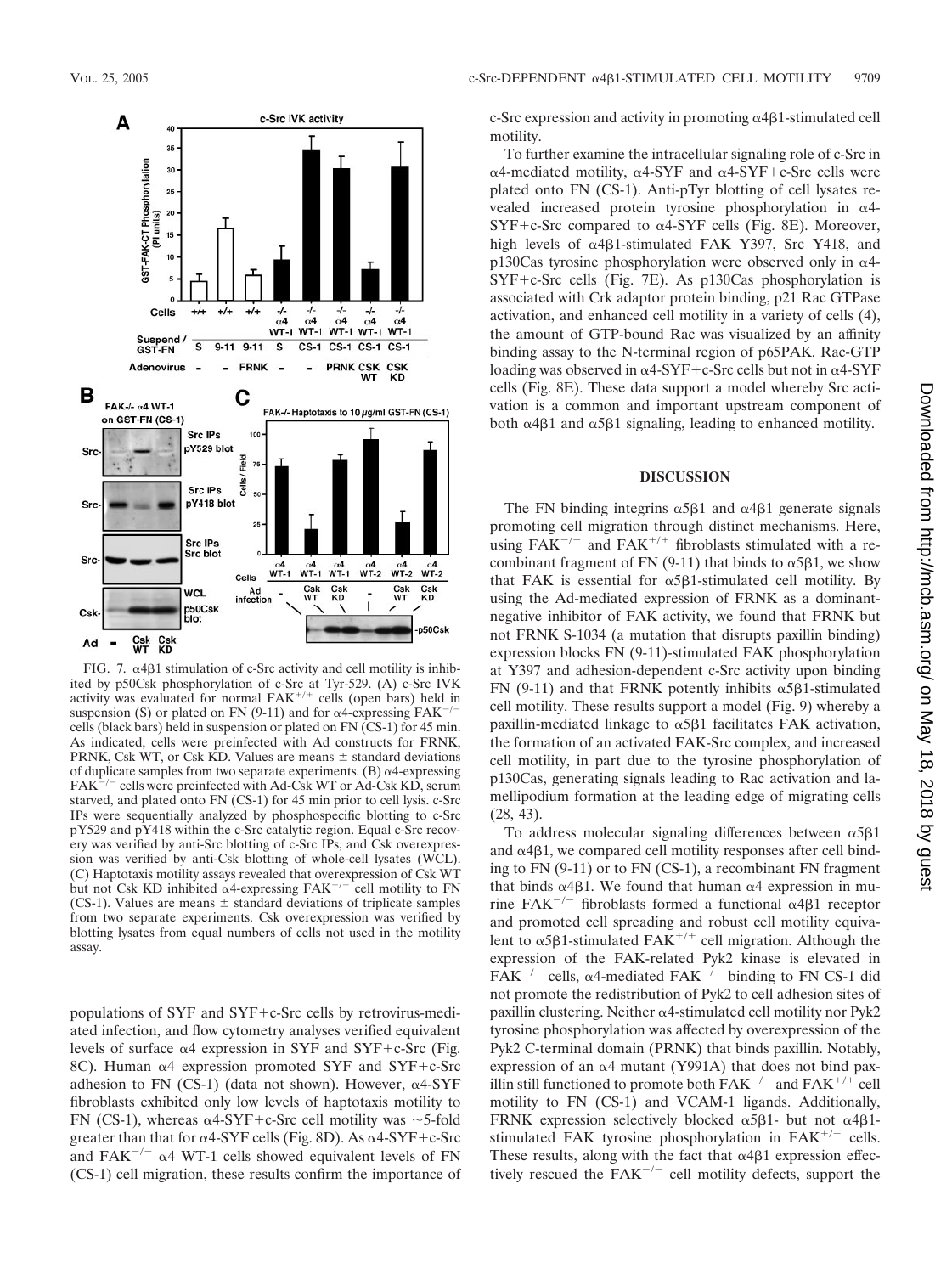

FIG. 8. Human  $\alpha$ 4 expression in SYF and SYF+c-Src fibroblasts reveals that c-Src expression is essential for  $\alpha$ 4 $\beta$ 1-stimulated cell motility. (A) Flow cytometry analyses of endogenous murine  $\alpha$ 5,  $\alpha$ v,  $\beta$ 1, and  $\alpha$ 4 integrin expression in SYF and SYF+c-Src cells (open peaks) and staining with control MAb (shaded peaks). (B) Haptotaxis comparisons between SYF and SYF+c-Src cells confirm the importance of c-Src expression for FN (9-11) (open bars)- and plasma FN (black bars)-stimulated cell motility. Low values for FN (CS-1) cell motility (black bars) were obtained, as endogenous  $\alpha$ 4 is only weakly expressed. (C) Flow cytometry analyses of stable human  $\alpha$ 4 integrin expression in pooled populations of SYF and SYF+c-Src (open peaks) and staining with control MAb (shaded peaks). (D) c-Src stimulates equivalent levels of haptotaxis motility to FN (CS-1) in  $\alpha$ 4-expressing SYF+c-Src cells compared to FAK<sup>-/-</sup>  $\alpha$ 4-WT-1 cells.  $\alpha$ 4 expression in SYF cells does not function to promote cell motility. (B) and D) Values are means  $\pm$  standard deviations from triplicate samples of three separate experiments. (E) Anti-pTyr and phosphospecific FAK and Src blotting of whole-cell lysates from  $\alpha$ 4-expressing SYF or SYF+c-Src cells plated onto FN (CS-1) for 45 min reveals increased tyrosine phosphorylation in α4-SYF+c-Src but not α4-SYF cells. β-Actin blotting shows equal protein loading. Increased p130Cas tyrosine phosphorylation and Rac GTP loading in  $\alpha$ 4-SYF+c-Src but not  $\alpha$ 4-SYF cells as determined by p130Cas IP and GST-PAK affinity pull down, respectively.

conclusion that a paxillin-FAK/Pyk2 linkage is not essential for  $\alpha$ 4 $\beta$ 1-stimulated cell motility.

This lack of a functional role for FAK is contrary to the original  $\alpha$ 4-stimulated signaling linkage model (25, 26). For paxillin, signaling linkage studies have been inconclusive, as cells expressing  $\alpha$ 4 Y991A retain enhanced membrane ruffling and wound closure activity (36). As serine phosphorylation of  $\alpha$ 4 disrupts paxillin binding (10, 11), as phosphorylated  $\alpha$ 4 is preferentially localized to leading lamellipodia (7), and as enforced paxillin association with  $\alpha$ 4 inhibits cell migration and lamellipodium formation  $(7, 11)$ , paxillin binding to  $\alpha$ 4 is likely to play a regulatory role in the generation of motility-promoting intracellular signaling events. In particular, the  $\alpha$ 4-paxillin linkage has been connected to the negative regulation of Rac activity at the posterior end of migrating cells (31). Our studies with  $\alpha$ 4 WT and  $\alpha$ 4 Y991A expression in FAK<sup>-/-</sup> cells showed equal levels of membrane ruffling as analyzed in time-lapse wound healing assays as well as equal levels of motility in haptotaxis and random motility assays. However,  $\alpha$ 4 WT

 $FAK^{-/-}$  cells exhibited a polarized fibroblast phenotype, whereas  $\alpha$ 4 Y991A FAK<sup>-/-</sup> cells exhibited a more rounded phenotype and enhanced spreading compared to parental  $FAK^{-/-}$  cells. Our findings that  $\alpha$ 4 Y991A-expressing  $FAK^{-/-}$ cells exhibit a nonpolar morphology compared to  $\alpha$ 4-WT cells are consistent with a role for paxillin binding to  $\alpha$ 4 in the generation of cell polarity (15) (Fig. 9).

If a  $\alpha$ 4-paxillin linkage is not essential in promoting signaling events at the leading edge of cells, how does  $\alpha$ 4 $\beta$ 1 function in a FAK-independent manner to promote tyrosine kinase activation? Integrins can generate intracellular signals through the lateral association with other receptors (8, 52) or the clustering of signaling proteins with integrin cytoplasmic domains (44). The  $\alpha$ 4 truncation mutant ( $\alpha$ 4- $\Delta$ Cyto) promoted cell adhesion but not tyrosine kinase activation, cell spreading, or motility. Although many integrin signaling events have been attributed to  $\beta$  subunit-initiated events (1, 44), our results with  $\alpha$ 4- $\Delta$ Cyto do not support a dominant role for the  $\beta$ 1 subunit within an α4β1 complex. Moreover, overexpression of FRNK that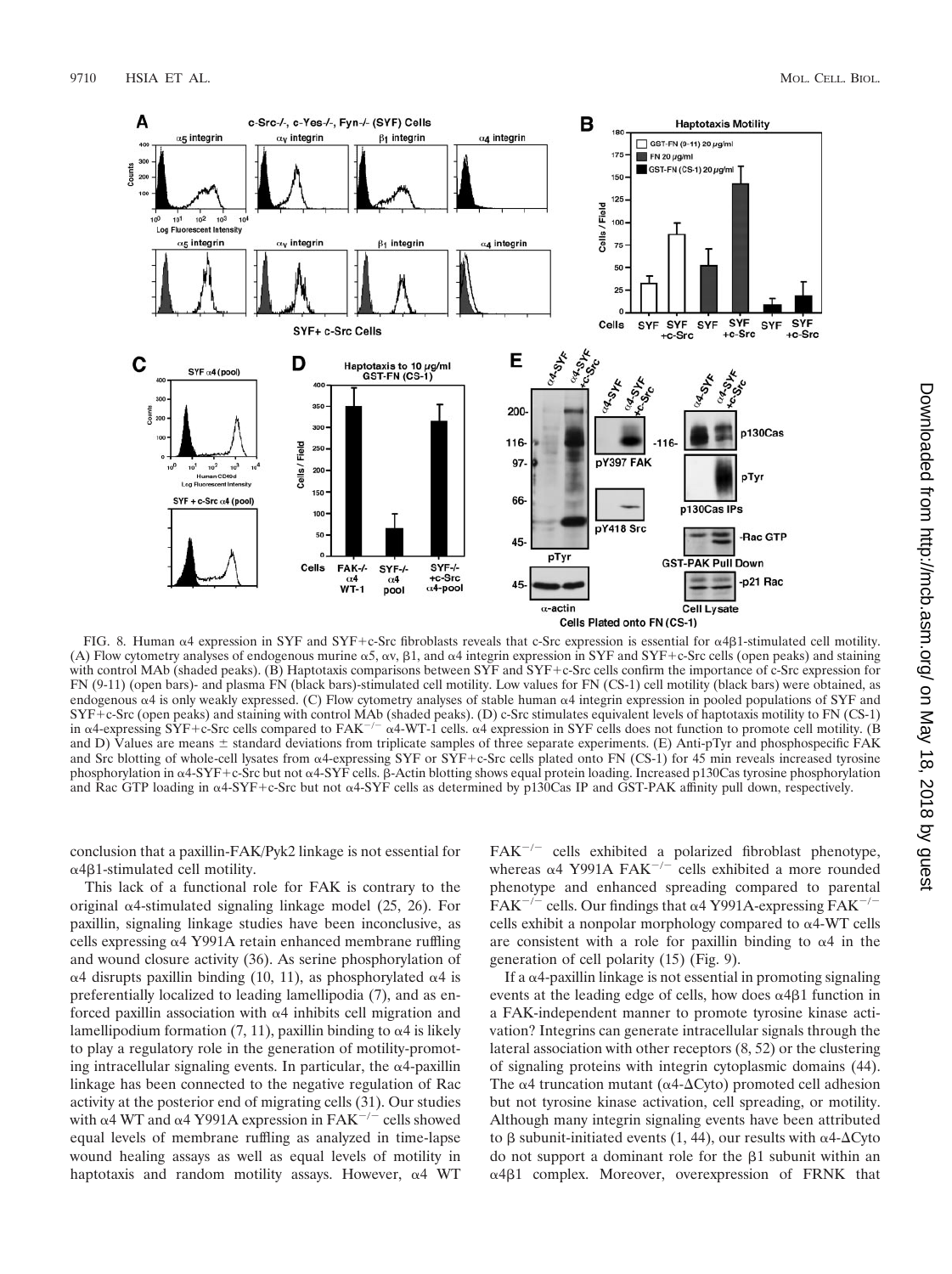

FIG. 9. Model of receptor-proximal differences in  $\alpha$ 4 $\beta$ 1 and  $\alpha$ 5 $\beta$ 1 signaling events promoting p130Cas phosphorylation associated with Rac activation in migrating cells.  $\alpha$ 4 $\beta$ 1 binding to VCAM-1 or FN (CS-1) stimulates c-Src-family PTK phosphorylation at Y418 and promotes Src catalytic activation in a FAK-independent manner. This linkage between  $\alpha$ 4 and Src does not require paxillin binding to  $\alpha$ 4, which has been shown to down-regulate Rac activation at posterior regions of migrating cells through a signaling linkage involving paxillin binding to the ADP ribosylation factor GTPase-activating protein (Arf-6 GAP) GIT1. However,  $\alpha$ 4 $\beta$ 1-mediated Src activation requires the integrity of the  $\alpha$ 4 cytoplasmic domain, implying that Src activation does not reflect enhanced  $\beta$ 1-mediated signaling.  $\alpha$ 4 $\beta$ 1-mediated c-Src activation is inhibited by p50Csk PTK phosphorylation of c-Src at Y529, and  $\alpha$ 4 $\beta$ 1-stimulated cell motility is inhibited by a catalytically inactive mutant of RPTP $\alpha$ , a phosphatase that can dephosphorylate Src pY529. This  $\alpha$ 4 $\beta$ 1-Src linkage promotes p130Cas tyrosine phosphorylation and Rac activation and is associated with enhanced lamellipodium formation as well as the reversal of  $FAK^{-/-}$  cell motility defects. Crk adaptor protein binding to phosphorylated p130Cas coupling to the guanine nucleotide exchange factor Dock180 is one of several pathways that can promote Rac activation. It is speculated that the  $\alpha$ 4 linkage to Src and lamellipodium formation at the front of cells coupled with the  $\alpha$ 4-paxillin-GIT1 linkage at the rear of cells may act to promote the establishment of cell polarity.  $\alpha$ 5 $\beta$ 1 binding to FN (9-11) also promotes p130Cas tyrosine phosphorylation, Rac activation, and cell motility. This linkage is dependent on FAK expression and activity and is inhibited by overexpression of the FAK C-terminal domain that binds to  $\beta$ 1 integrin-associated proteins such as talin and paxillin. Thus, FN binding  $\alpha$ 4 $\beta$ 1 and  $\alpha$ 5 $\beta$ 1 integrins use distinct receptor-proximal mechanisms to activate c-Src or a FAK-Src complex, respectively. Phosphorylation of p130Cas by c-Src or a FAK-Src complex occurs via a shared pathway associated with enhanced Rac activation, lamellipodium formation, and cell motility.

blocked  $\alpha$ 5 $\beta$ 1-stimulated FAK phosphorylation and c-Src activation had little effect on these  $\alpha$ 4 $\beta$ 1-stimulated events. Whereas it remains possible that the  $\alpha$ 4- $\Delta$ Cyto truncation disrupts a lateral association of  $\alpha$ 4 with another cell surface receptor, our results point to a unique role for the  $\alpha$ 4 cytoplasmic domain in generating a strong motility-promoting stimulus that is not shared by the  $\alpha$ 5 subunit. This conclusion was first proposed through the study of chimeric integrin subunits (3), and yet the molecular basis for this effect remains unknown. We found that signals initiated by  $\alpha$ 4 and  $\alpha$ 4 Y991A, but not  $\alpha$ 4- $\Delta$ Cyto, promoted a  $\sim$ 3- to 4-fold increase in c-Src PTK activity that was unaffected by PRNK or FRNK overexpression.

Our results support a novel linkage between the  $\alpha$ 4 cytoplas-

mic domain leading to c-Src activation (Fig. 9). Although studies have postulated that an  $\alpha$ -specific integrin connection to Fyn activation (8) and the Src-family PTKs (Hck, Fgr, and Lyn) are important for  $\alpha$ 4-stimulated signaling events in neutrophils (35), no studies to date have connected  $\alpha$ 4 to c-Src activation. The importance of this  $\alpha$ 4-to-Src linkage was supported by the fact that  $SYF^{-/-}$  cells expressing  $\alpha$ 4 require c-Src reexpression for  $\alpha$ 4 $\beta$ 1-stimulated migration. Whereas previous studies have shown that c-Src activity is important for  $\alpha$ 5 $\beta$ 1-stimulated motility (23, 28), this  $\alpha$ 5 $\beta$ 1 signaling connection involves FAK and paxillin (9). Our results support a model whereby Src activation is a common signaling component promoting  $\alpha$ 4 $\beta$ 1- and  $\alpha$ 5 $\beta$ 1-stimulated cell motility. However, unlike  $\alpha$ 5 $\beta$ 1,  $\alpha$ 4 $\beta$ 1-induced Src activity does not involve FAK. In SYF cells reexpressing c-Src,  $\alpha$ 4 $\beta$ 1 stimulation promoted p130Cas tyrosine phosphorylation and Rac GTP activation. Notably, phosphorylation of p130Cas by c-Src or a FAK-Src complex occurs via a shared pathway associated with enhanced Rac activation, lamellipodium formation, and cell motility (Fig. 9). Thus, the  $\alpha$ 4 cytoplasmic domain connection to c-Src activation is a FAK-independent linkage to a common motility-promoting signaling pathway.

Although we did not elucidate the molecular connection between  $\alpha$ 4 and c-Src activation, we showed that p50Csk overexpression leads to elevated c-Src Y529 phosphorylation and that p50Csk inhibits  $\alpha$ 4-stimulated c-Src activation. This result points to the importance of protein-tyrosine phosphatase action in promoting c-Src Y529 dephosphorylation and conformational c-Src activation. To this end, we found that the overexpression of a catalytically inactive mutant of  $RPTP\alpha$  (C433S and C723S) inhibits  $\alpha$ 4-stimulated cell motility compared to WT PTP $\alpha$  overexpression. As RPTP $\alpha$  functions to promote c-Src activation and FN-stimulated cell motility (53) and as other  $\alpha$  integrin subunits bind protein-tyrosine phosphatases  $(5, 27)$ , future studies will address the possibility of an  $\alpha$ 4 and PTPase association or the potential for direct c-Src binding to the  $\alpha$ 4 cytoplasmic domain as mechanisms connecting  $\alpha$ 4 to c-Src activation.

#### **ACKNOWLEDGMENTS**

We thank Martin Hemler for providing  $\alpha$ 4 integrin cDNAs and Jaewon Han for polyclonal antibody to human  $\alpha$ 4 integrin, and we greatly appreciate the administrative assistance provided by Theresa Villalpando.

S. Mitra was supported by a fellowship (12FT-0122) from the California Tobacco-Related Disease Research Program. D. N. Streblow was supported by an American Heart Association Scientist Development Award. This work was supported by grants from the NIH to Dusko Ilic (CA087652), Mark Ginsberg (AR027214), and David Schlaepfer (CA75240, CA87038, CA102310). David Schlaepfer is an Established Investigator of the American Heart Association (0540115N). This is manuscript number 17162-IMM from The Scripps Research Institute.

#### **REFERENCES**

- 1. **Arias-Salgado, E. G., S. Lizano, S. Sarkar, J. S. Brugge, M. H. Ginsberg, and S. J. Shattil.** 2003. Src kinase activation by direct interaction with the integrin cytoplasmic domain. Proc. Natl. Acad. Sci. USA **100:**13298–13302.
- 2. **Buist, A., C. Blanchetot, and J. den Hertog.** 2000. Involvement of the membrane distal catalytic domain in pervanadate-induced tyrosine phosphorylation of receptor protein-tyrosine phosphatase alpha. Biochem. Biophys. Res. Commun. **267:**96–102.
- 3. **Chan, B. M., P. D. Kassner, J. A. Schiro, H. R. Byers, T. S. Kupper, and M. E. Hemler.** 1992. Distinct cellular functions mediated by different VLA integrin alpha subunit cytoplasmic domains. Cell **68:**1051–1060.